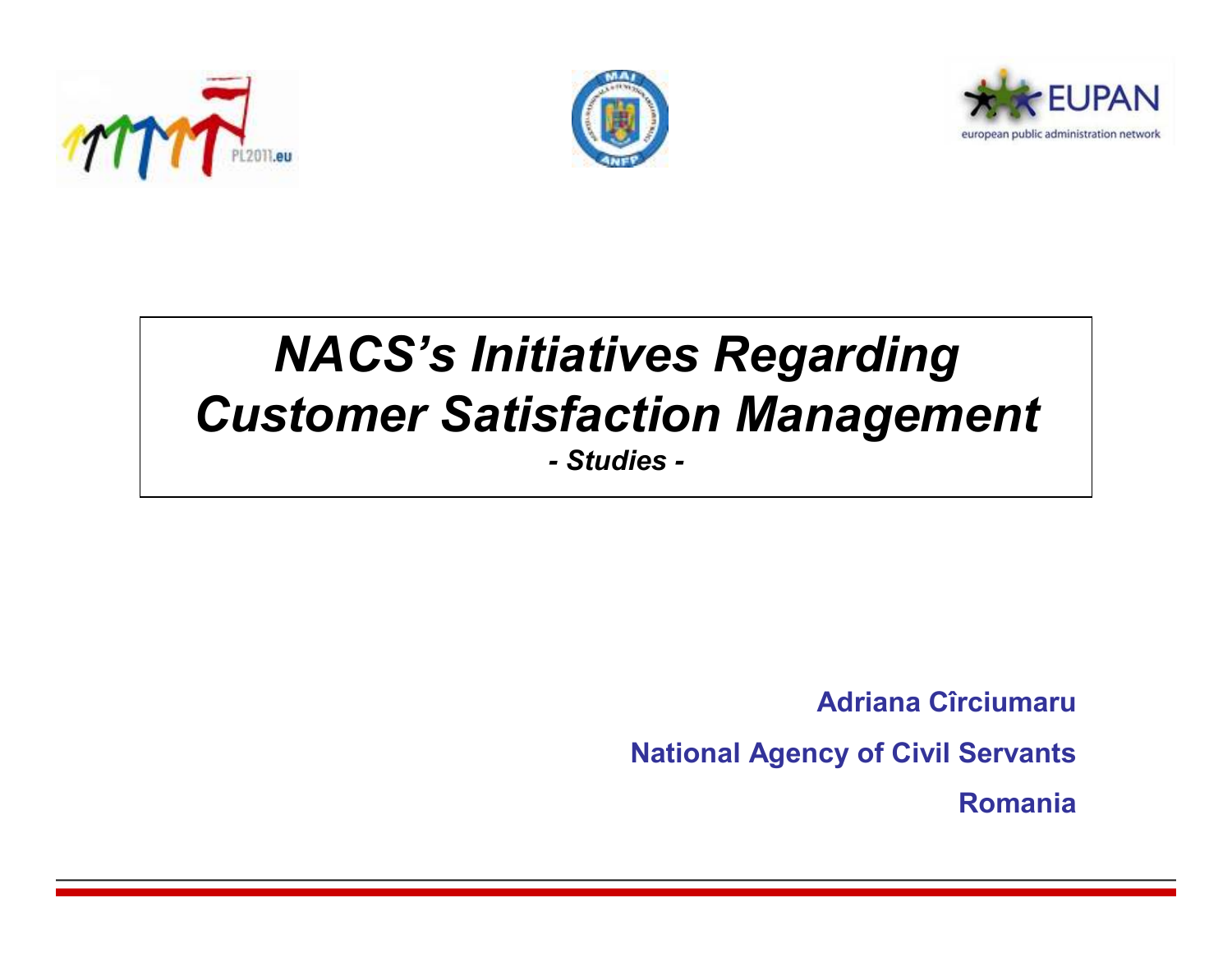





#### **Who we are**



#### The National Agency of Civil Servants (NACS)

established through Law no. 188/1999 regarding the Statute of Civil Servants

Main activity: management of the civil service and civil servants and professional training of civil servants

#### Management

- a president, with a state secretary rank
- a vice-president with the rank of undersecretary of state

#### Beneficiaries of the NACS's services are:

- 1. civil servants
- 2. public authorities and institutions from local and central public administration
- 3. citizens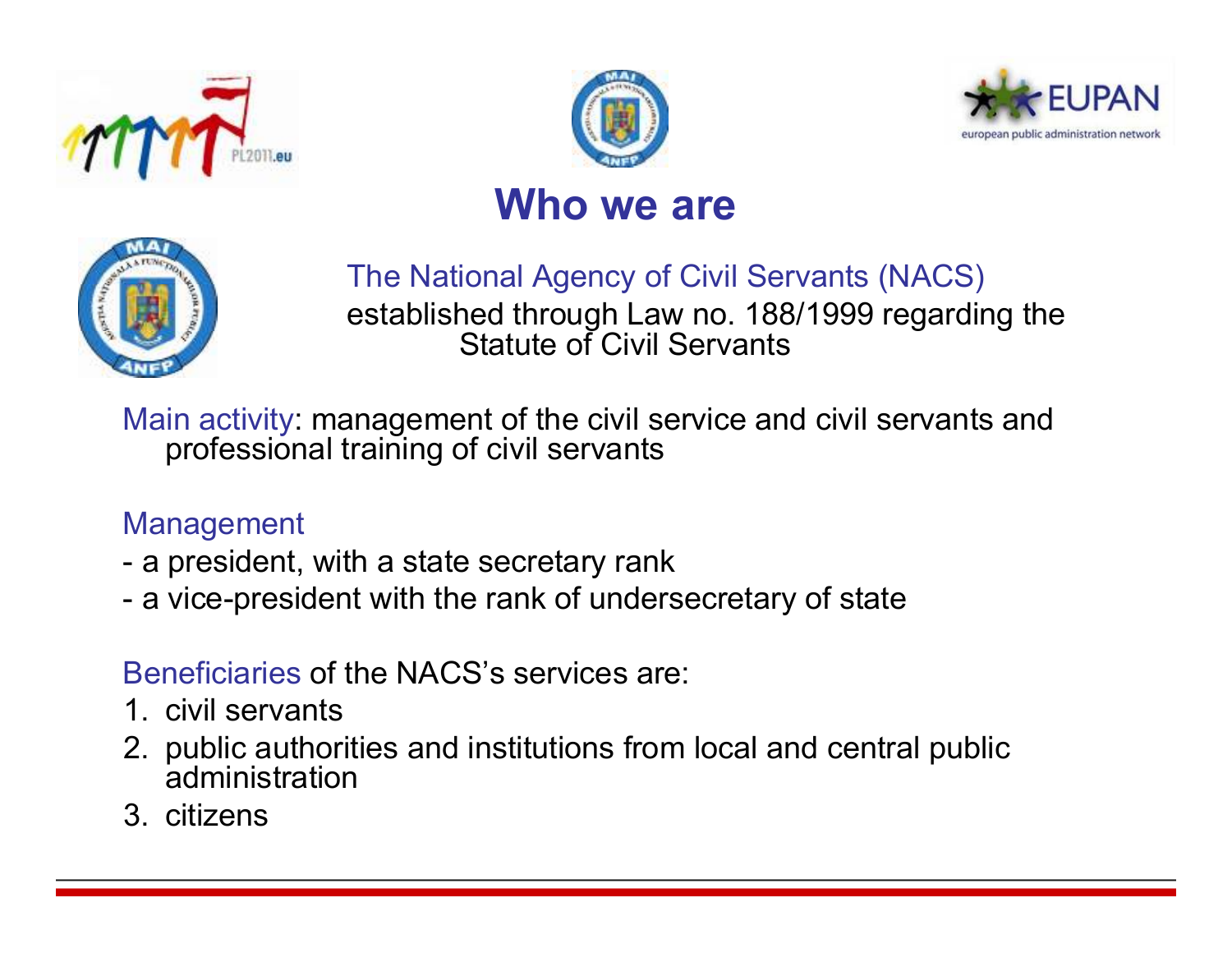





- •CSM is a constant concern in the NACS
- • NACS has developed studies dedicated to the measurement of the internal satisfaction degree – NACS's staff, but also to the external<br>sotisfaction degree – citizons and civil servants satisfaction degree – citizens and civil servants.<br>—
- The internal studies
	- 1. Study on Internal Communication in NACS
	- 2. Study on Organizational Culture in NACS
- • The external study
	- 3. Using the "NACS faces you" software
	- 4. Measuring Civil Servants' Opinions Regarding the Relationship with NACS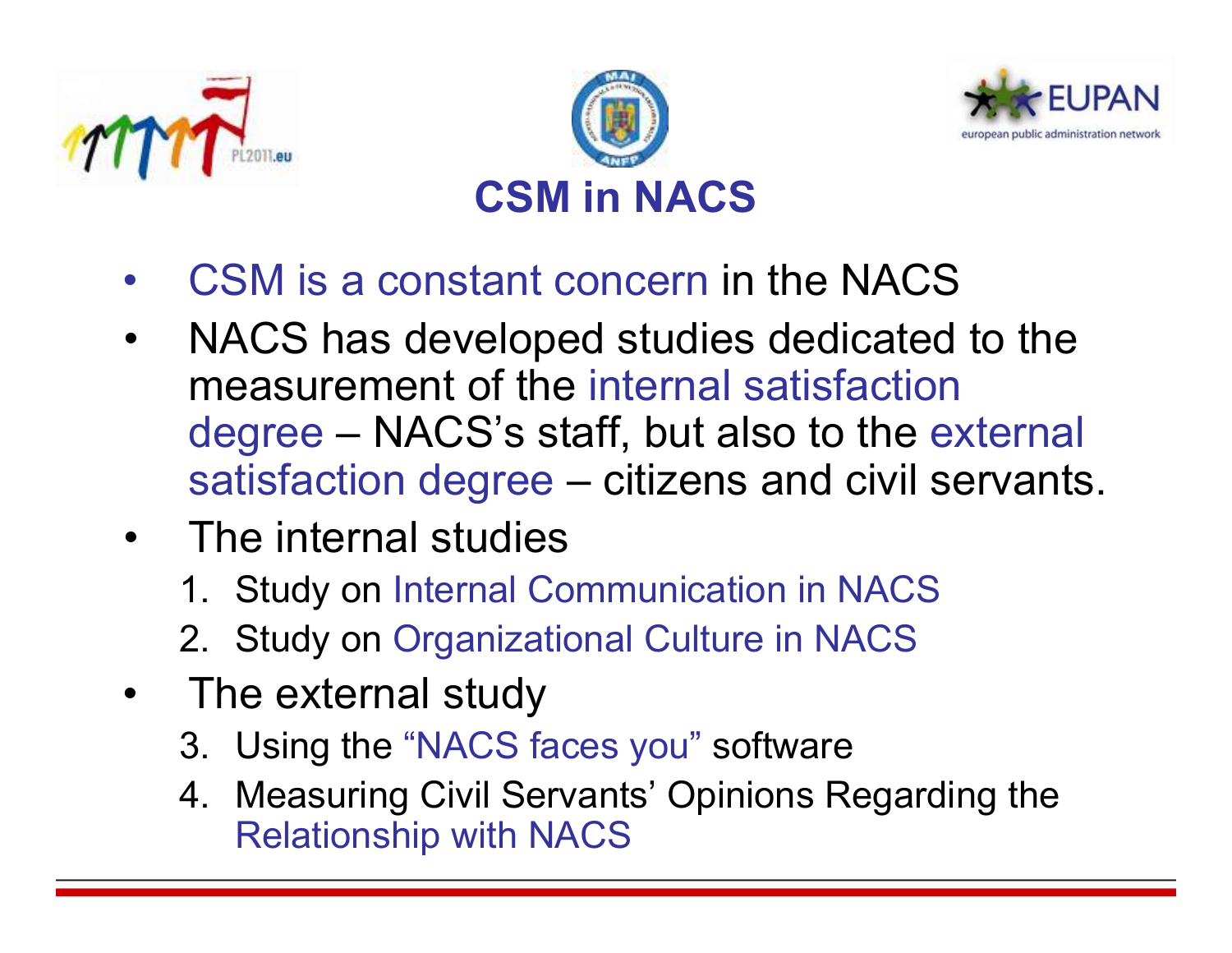





# **1. Internal Communication in NACS (1)**



- $\bullet$  Developed and coordinated by the Communication and International Relations Department in NACS
- • Aim: finding methods to improve internal communication

 $\bullet$ Period: May-June 2011



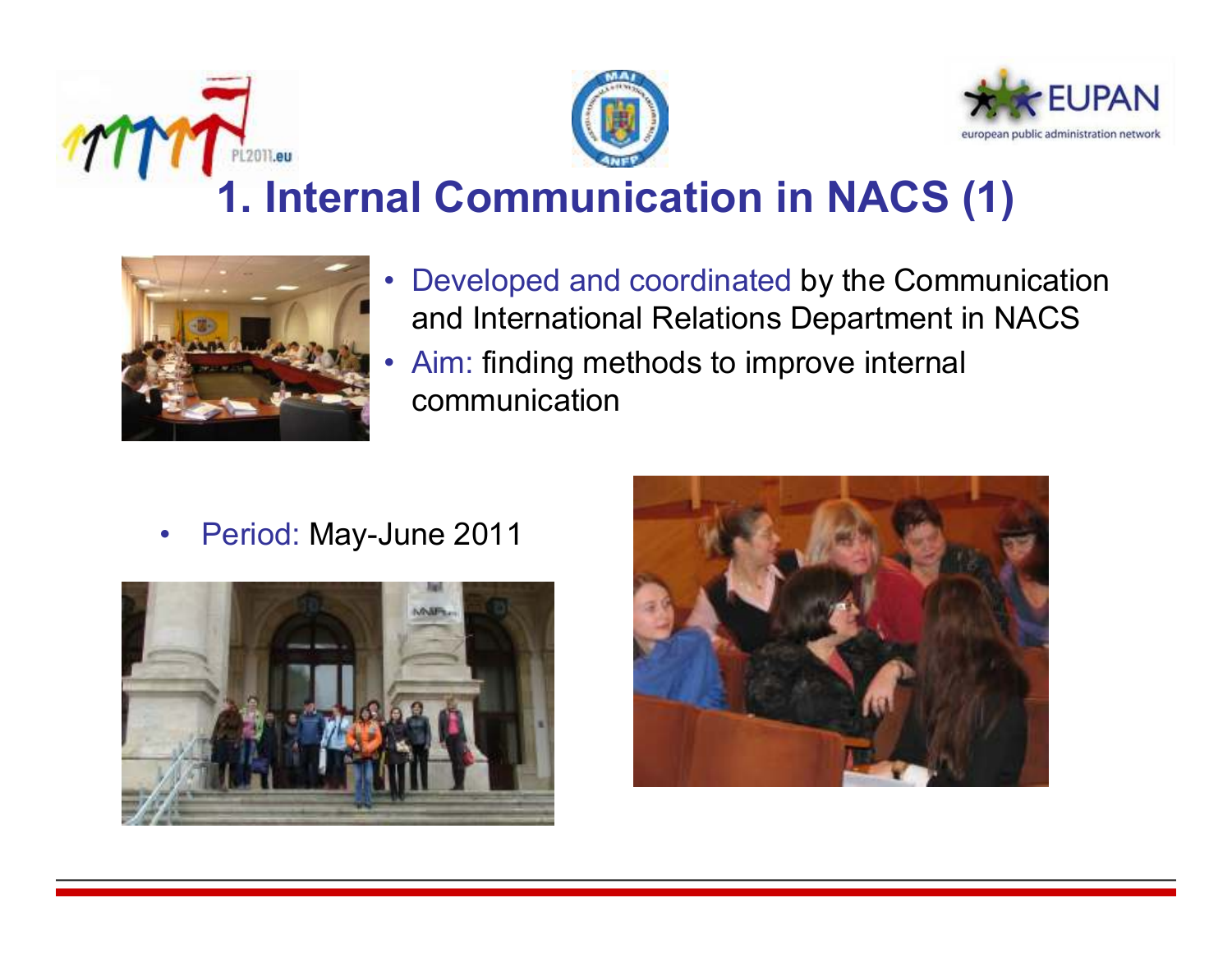





**Internal Communication in NACS (2)** 

- • Objectives:
	- Obtaining overall knowledge about the subjects' perception on the organizational communication;
	- Investigating the subjects' degree of satisfaction regarding the documents' circuit and the interdepartmental communication in order to optimize these processes;
	- Identifying frequently accessed communication means and their typology based on predefined performance criteria (interest, usefulness, quality) and on the way some internal publications are delivered;
	- Collecting relevant opinions which describe the local organizational<br>climate in terms of variant communication (communication with climate in terms of vertical communication (communication with management) and horizontal (communication with colleagues);
	- Defining concrete ways and models designed to improve internal communication.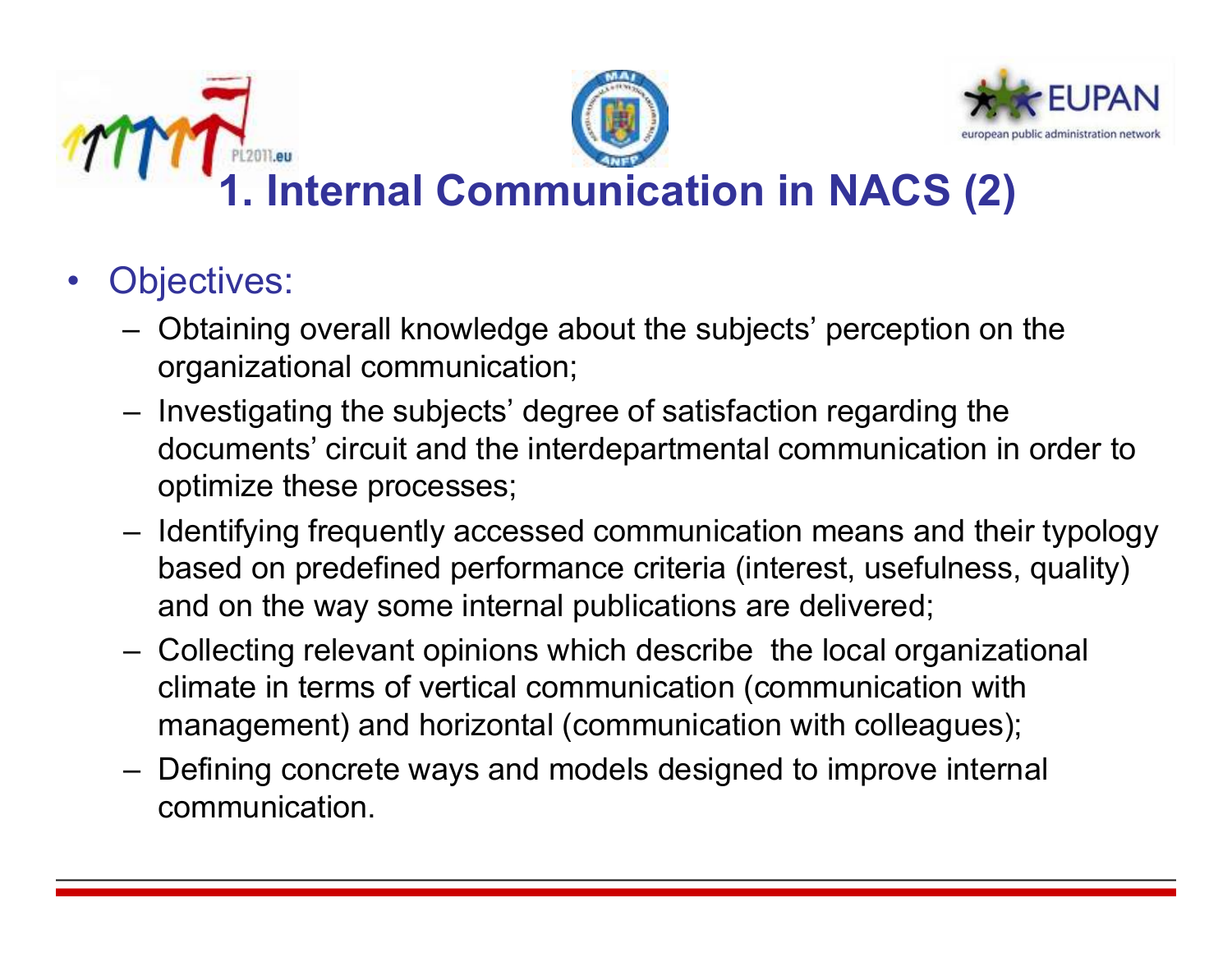





# **1. Internal Communication in NACS (3)**

- • Methodology:
	- the study was based on a standard pre-tested tool: a self administered questionnaire for NACS's personnel;
	- the questionnaire was methodologically and statistically tested and validated, including by reference to the literature focused on the domains referred to in the questionnaire;
	- the questionnaire had 52 questions, among which 3 open questions, organized into seven sections:
		- 1. overview of the communication;<br>2. circulation of documents:
		- 2. circulation of documents;<br>3. interdepartmental commu
		- 3. interdepartmental communication;<br>4. media:
		- 4. media;
		- 5. communication with management;<br>6. communication with colleagues:
		- 6. communication with colleagues;<br>7. wavs to improve internal commu
		- ways to improve internal communication.
	- the questionnaire was multiplied and offered to 100 civil servants in all departments of NACS to be filled in.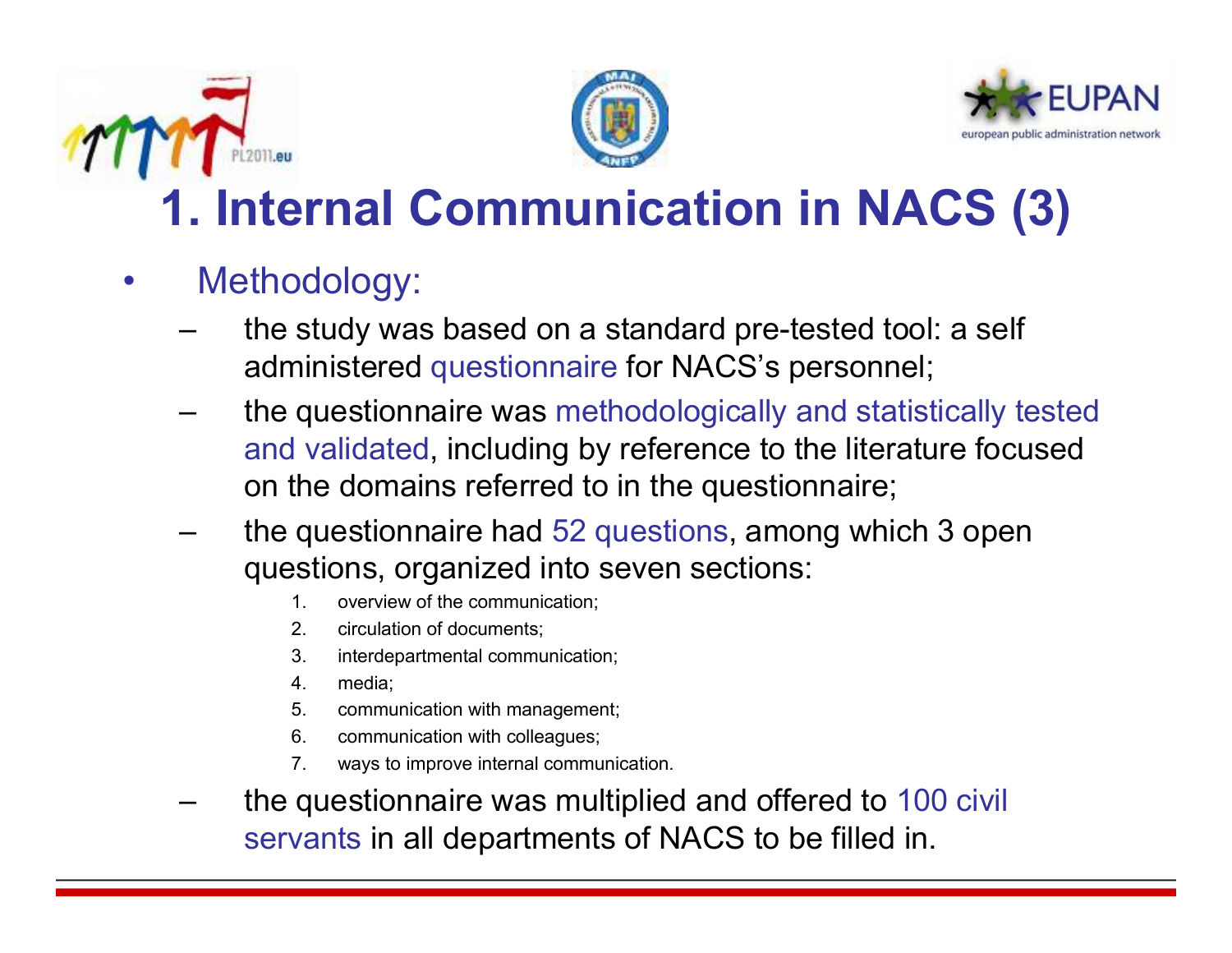





# **1. Internal Communication in NACS (4)**

- $\bullet$  The subjects' profile:
	- Relatively balanced gender distribution (46.7% male, 53.3% female);
	- Very high level of education (68.3% - postgraduate studies, 31.7% - higher education);
	- predominantly young population - three quarters of the subjects are up to 39 years old and especially holding junior positions (85%);
	- Balanced in terms of age distribution in the institution (51.7% - 5 years or more, 48.3% - up to 5 years);



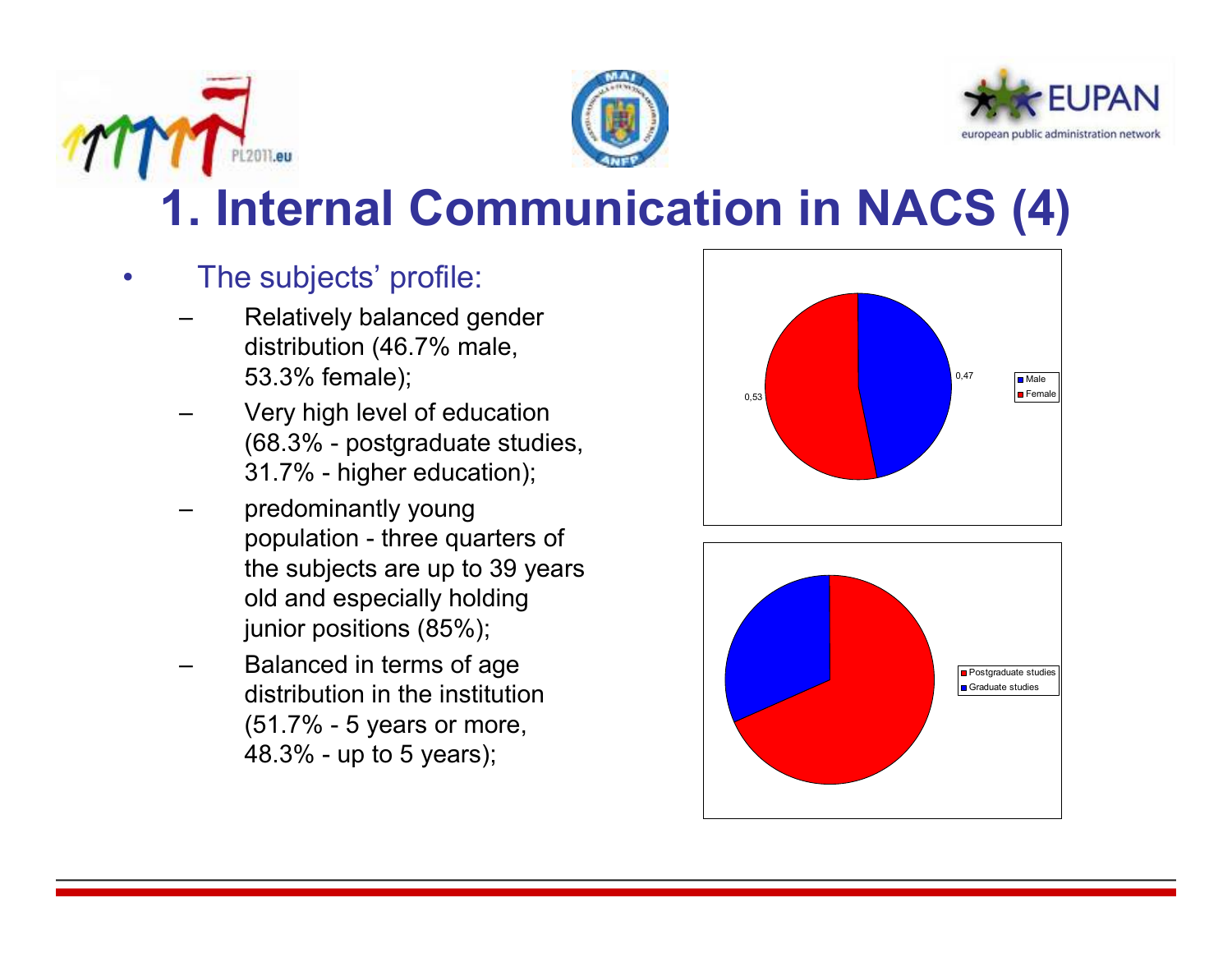





# **1. Internal Communication in NACS (5)**

- • Results:
	- NACS's personnel is well informed about the internal duties (departmental) and the job requirements
	- – The respondents say that they can easily obtain the necessary documents from other departments and there isn't any excessive bureaucracy
	- – There is a real satisfaction regarding the internal communication infrastructure in NACS (telephone, e-mail, meeting rooms, fax, intranet)
	- – the verbal communication is maintained as favorite way of communication, and the e-mail is considered to be a communication channel for the future activities
	- – The communication products:
		- • the NACS's website is the most valuable – both the degree of interest and its utility;
		- $\bullet$ the press releases are considered the most qualitative products;
		- • the informational panel is the least appreciated product, especially from the point of view of its quality, but its utility is recognized as significant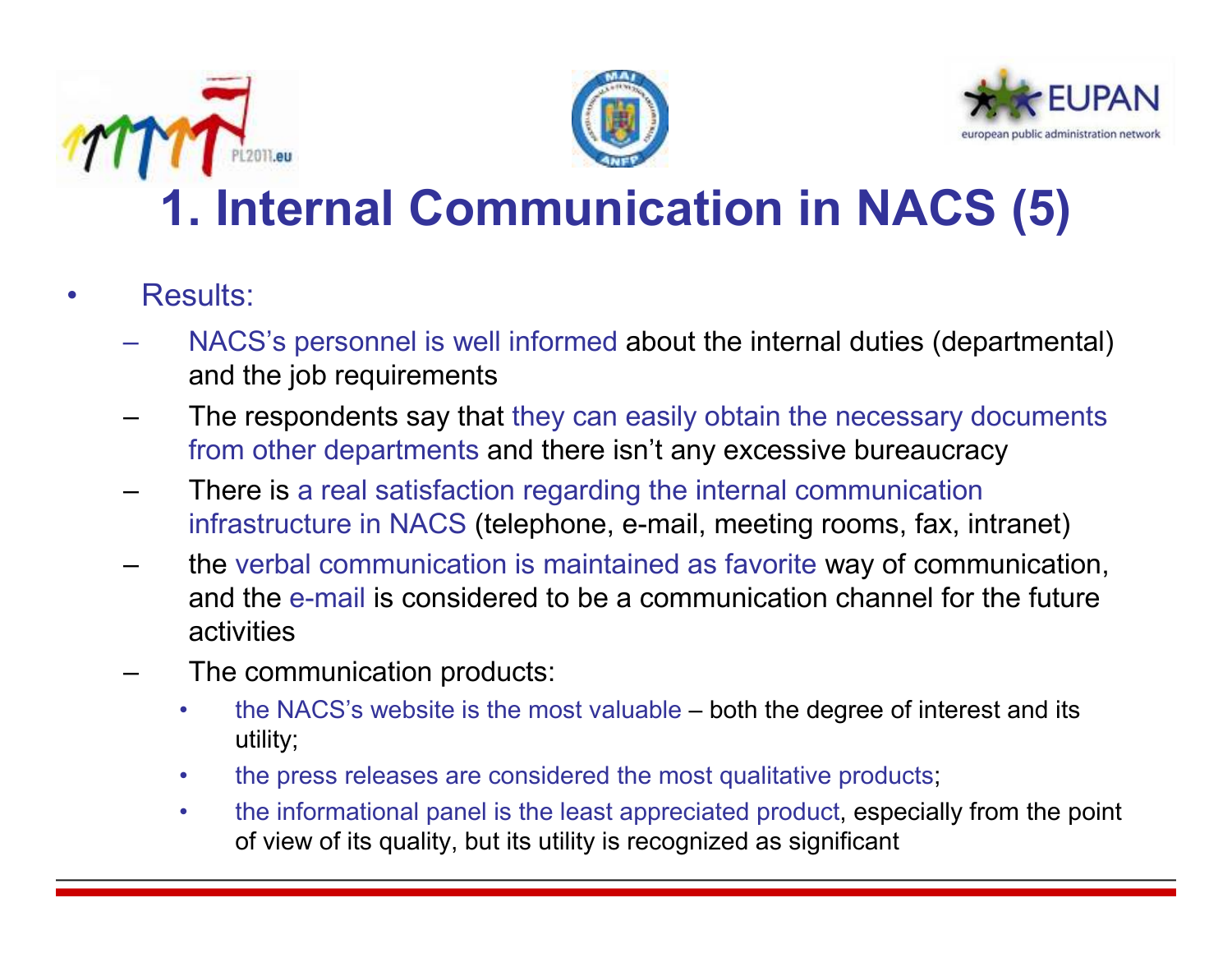





# **1. Internal Communication in NACS (6)**

- • Results:
	- – Top-down Communication
		- • the respondents value the fact that their hierarchical superiors are opened to suggestions and proposals coming from them;
		- $\bullet$  and that subordinates usually report to the hierarchical superior the way/stage of fulfilling the tasks;
		- • the respondents have appreciated in a positive way the recognition coming from their hierarchical superior for their professional activity and behavior

#### –Communicating with colleagues

- •general perception is that NACS's personnel does not always act like a real team;
- • availability to help a colleague with a problem encountered in fulfilling a task is low;
- • Nevertheless,
	- relations among colleagues are good;
	- communication between colleagues is very good;
	- – the horizontal management is properly functioning ("when a colleague is absent, his tasks are reassigned to others").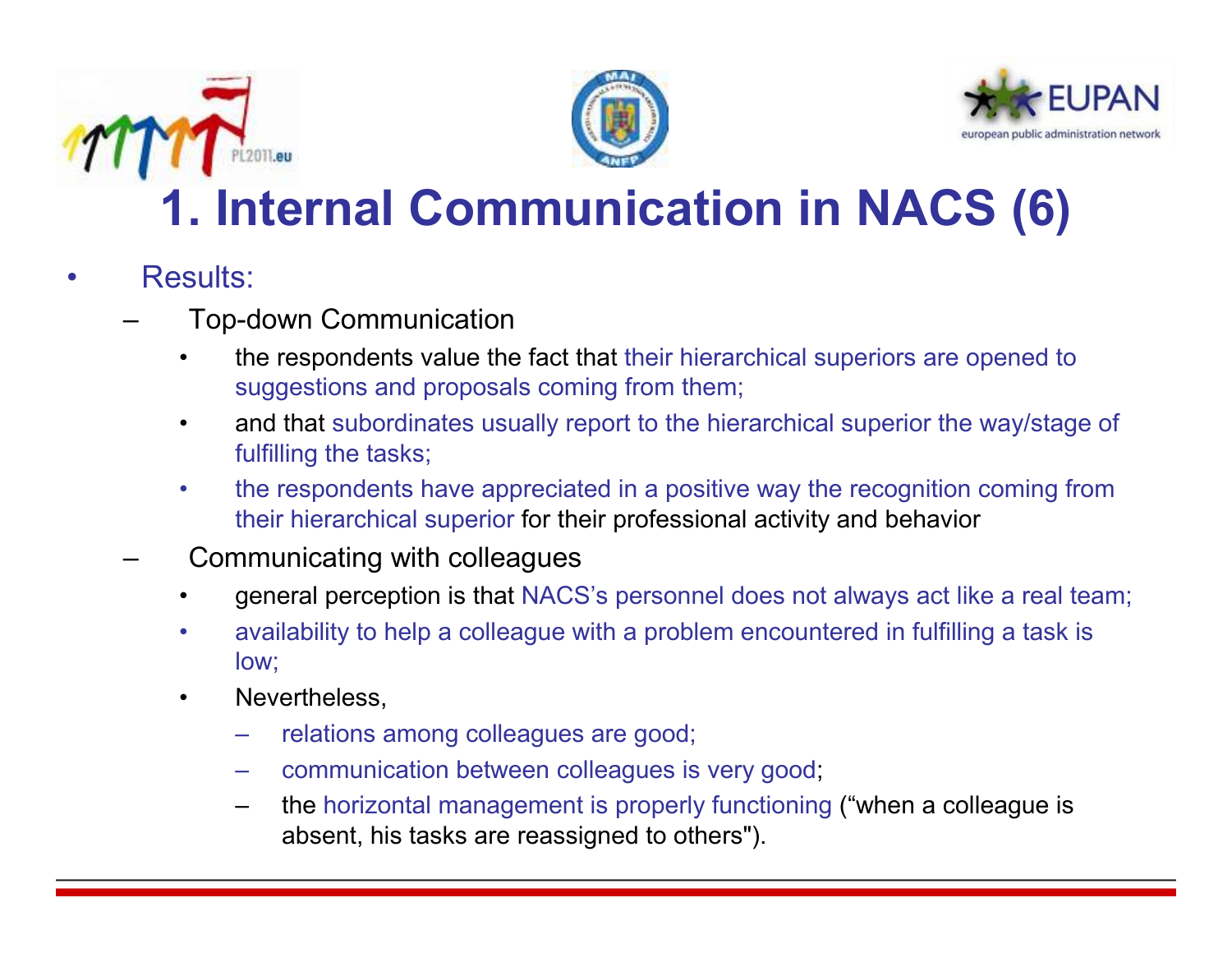





# **1. Internal Communication in NACS (7)**

- • Results:
	- –Ways of improving internal communication



NACS's employees are less wiling to involve in sustaining the specific activities of the communication department – this being seen as an overload of current specific activities conducted by every functional department

• Instead, NACS's employees support the organization of some informal communication actions (brainstorming sessions, seminars, workshops, leisure trips) and the elaboration and implementing of a Internal Communication Strategywhich involves them all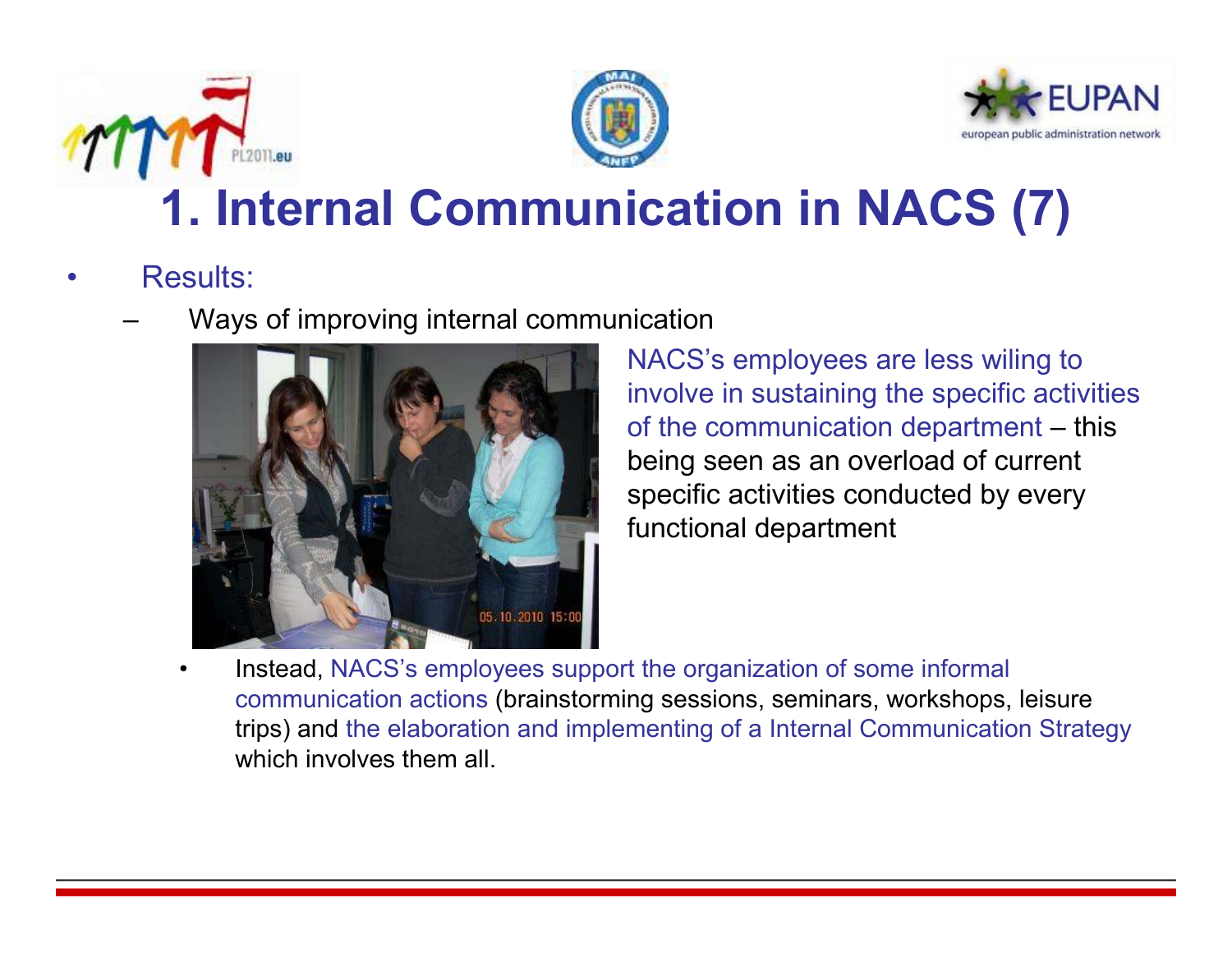





### **2. Study on Organizational Culture in NACS**

- •Period: May-June 2011
- • Aim: measuring the type of organization the respondents belong to (NACS), the types of values, styles and behaviors that are characteristic in NACS and the type of organization that would like to work in.
- • Results:
	- to higher extent, NACS employees value the organizational culture oriented on task fulfillment, followed by the professional role;
	- they put less emphasis on the individual, on the human and relational side;
	- the power on the expert the employees' professional competence is capitalized;
	- we can observe the shifting in tends towards a role-oriented culture, which is preferred to become dominant.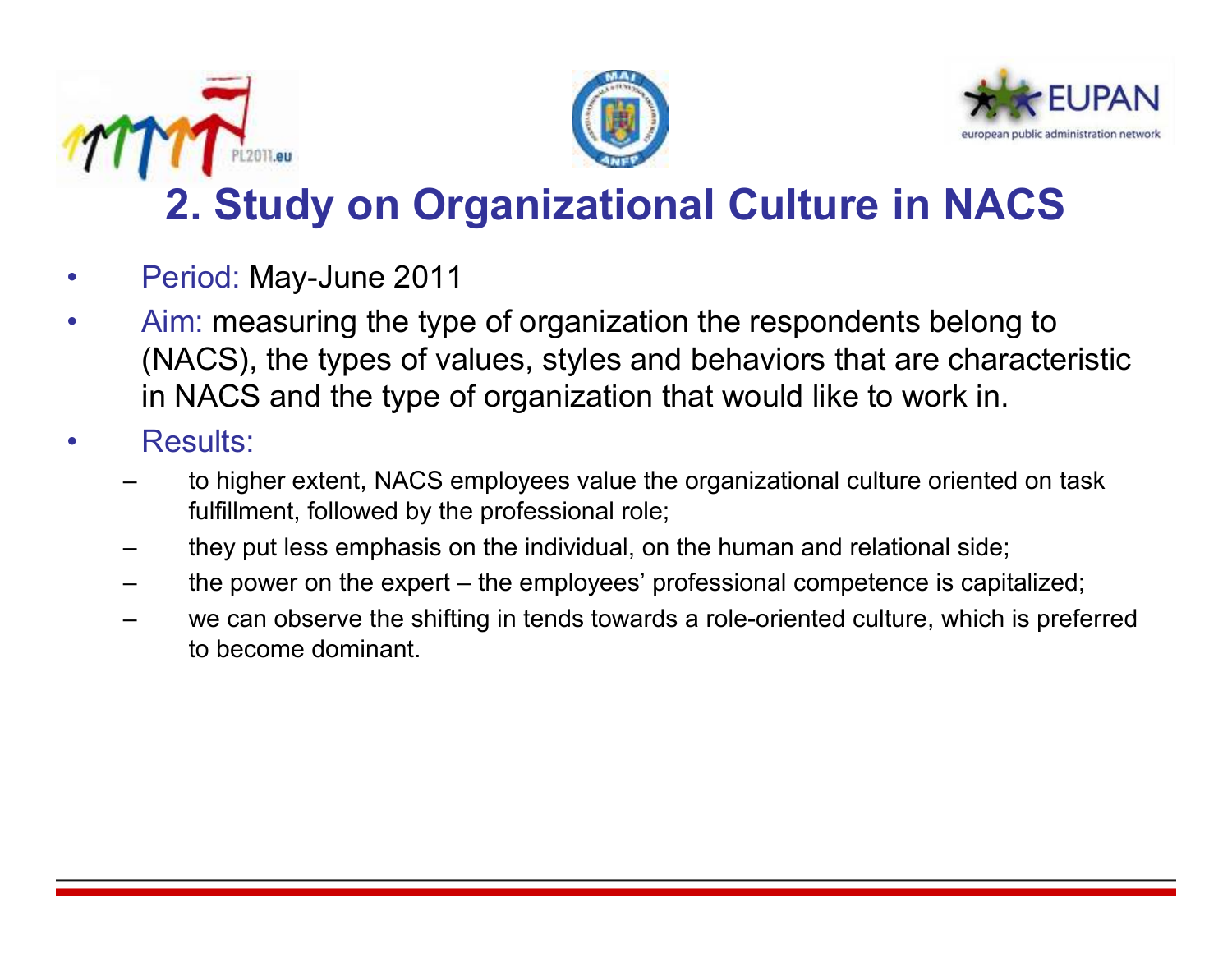





### **3. Using the "NACS faces you" software (1)**

- •Period: September-December 2010
- • Aim: improving public services offered to citizens, involve citizens in the decision-making and increasing transparency in the civil service.
- • Objective: providing NACS's beneficiaries the possibility to express their satisfaction with the work of NACS.
- • Results:
	- – Balanced distribution of responses: Negative (34%), Positive (39%) and Neutral (27%), slightly towards positive.

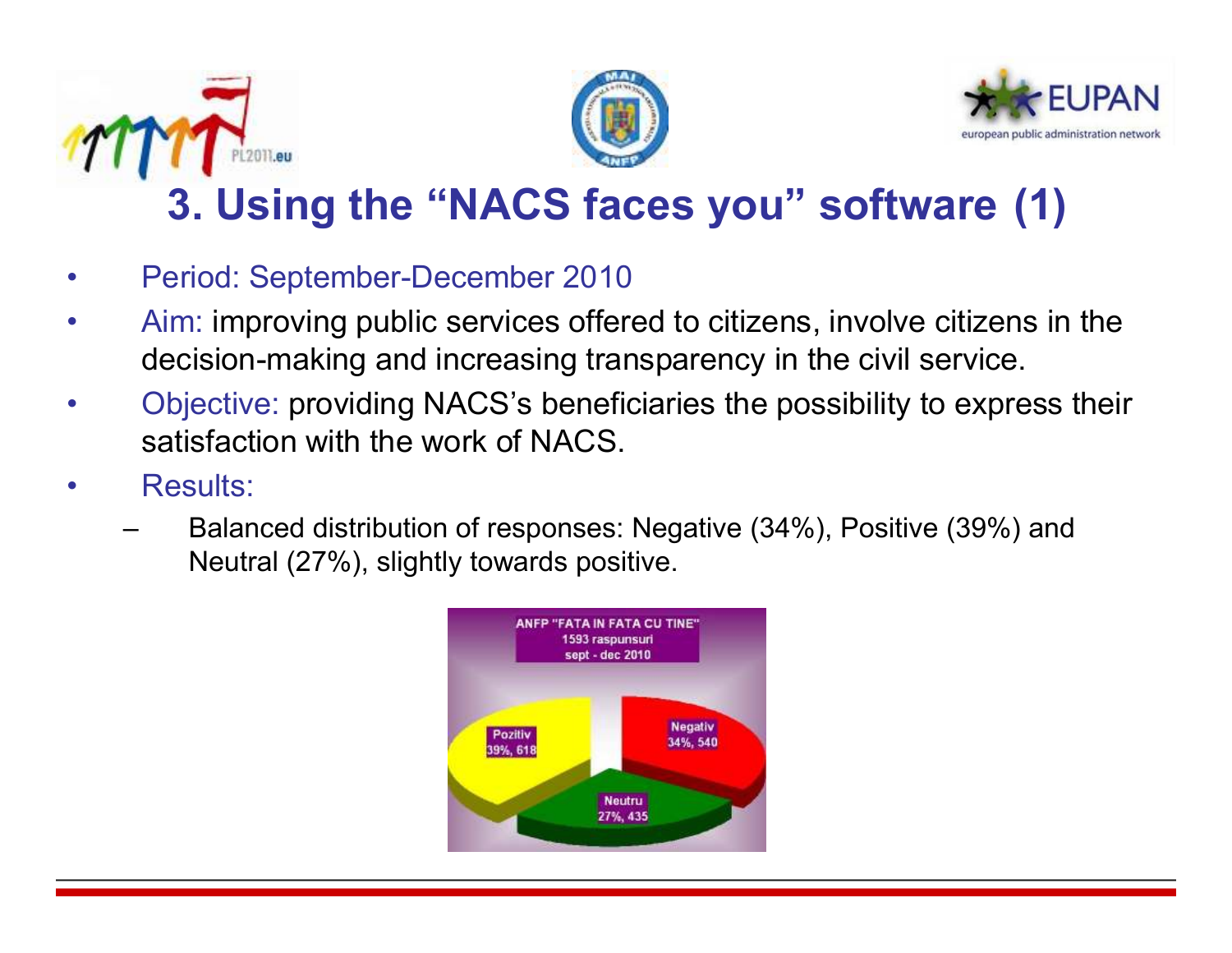





#### **3. Using the "NACS faces you" software (2)**

- • Results:
	- –Reasons for Negative: response time
	- –Reasons for Neutral: response time
	- –Reasons for Positive: professionalism of civil servants



The Online Application is currently working to measure the satisfaction of civil servants participating in professional training programmes developed by NACS.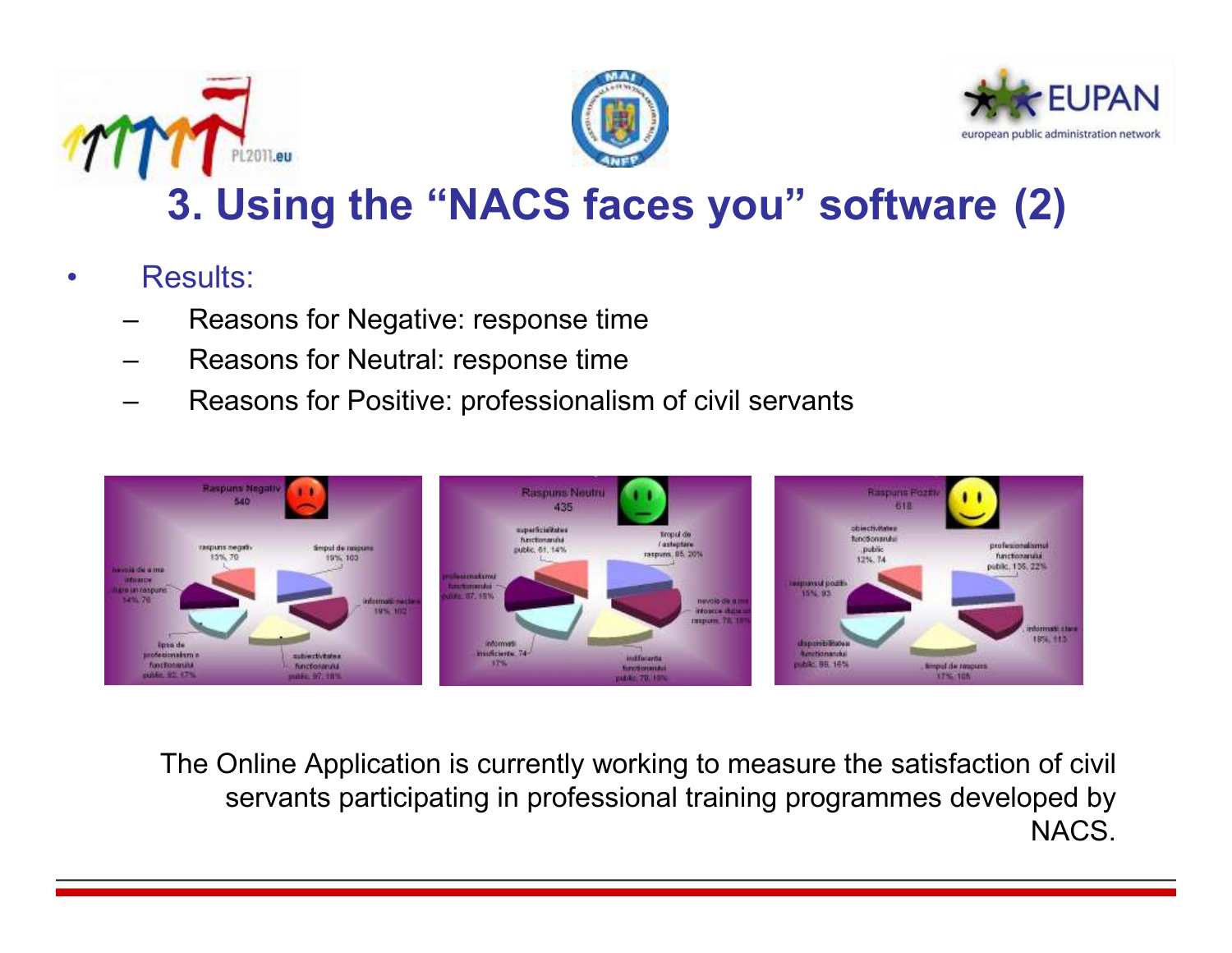





# **4. Civil Servants' Opinions Regarding the Relationship with NACS (1)**

#### •**Context**

- – The information was collected from the participants to the Regional Seminars "Human Resources Management within the Civil Service", organized by NACS.
- • Aim
	- – This study is a tool for measuring the awareness of the role and importance of NACS in the context of the procedural course of public administration reform
- • Period
	- – The study was conducted in 2010, but it continues also in 2011. We are currently collecting data from the participants of the 2011 regional seminars.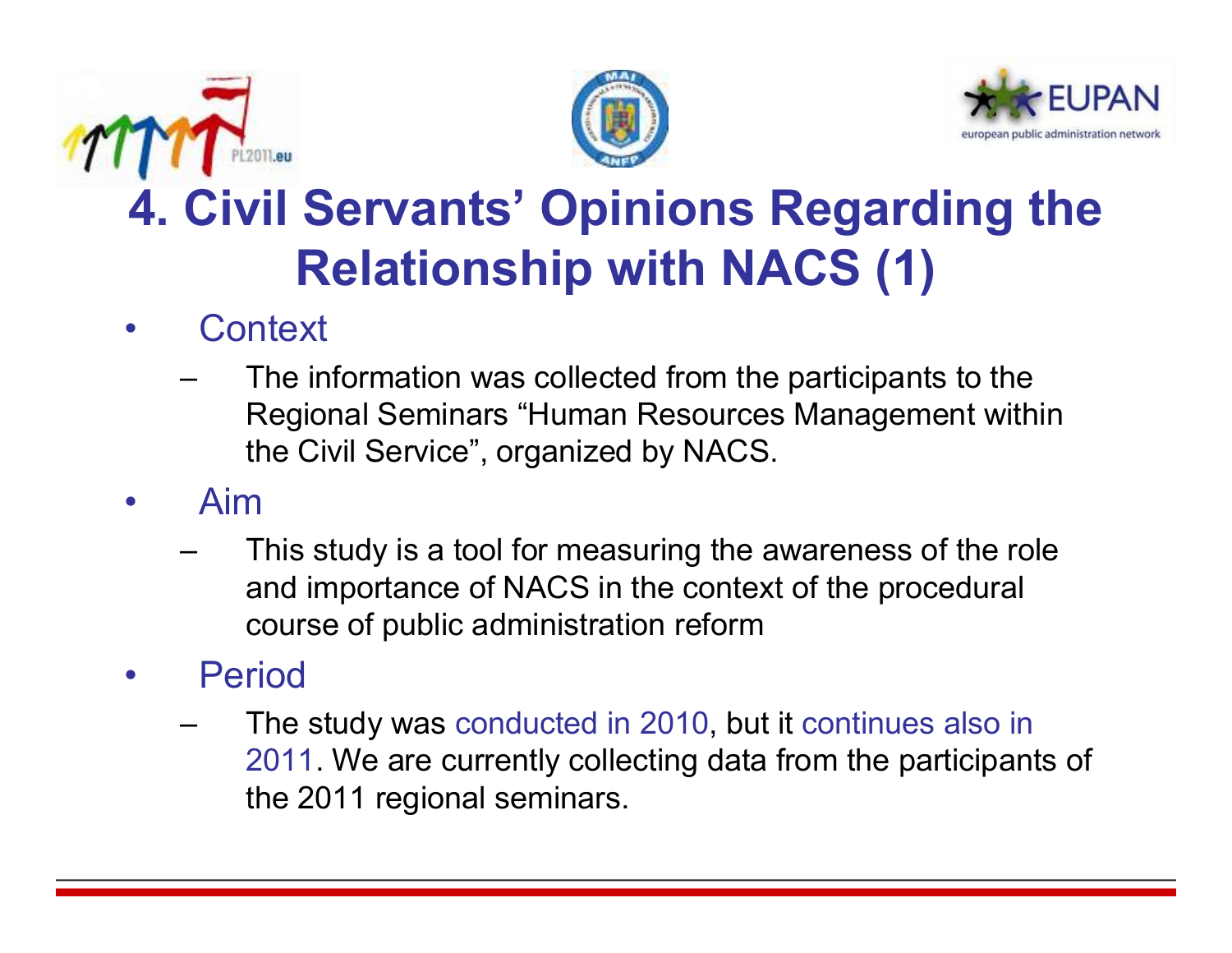

- Objectives:
	- –Identifying the opinions of respondents about the existing<br>Legal framework responding the similar angles and simil legal framework regarding the civil service and civil servants, in order to harmonize the institutional efforts to improve legislation with the local realities and particularitiesin the context of public administration reform in Romania;
	- and the state of the Identifying the way subjects perceive neutrality, objectivity and impartiality of the civil service – as values of a modern and efficient public administration;
	- and the state of the Identifying individual training needs in order to meet these requirements in terms of quality and efficiency;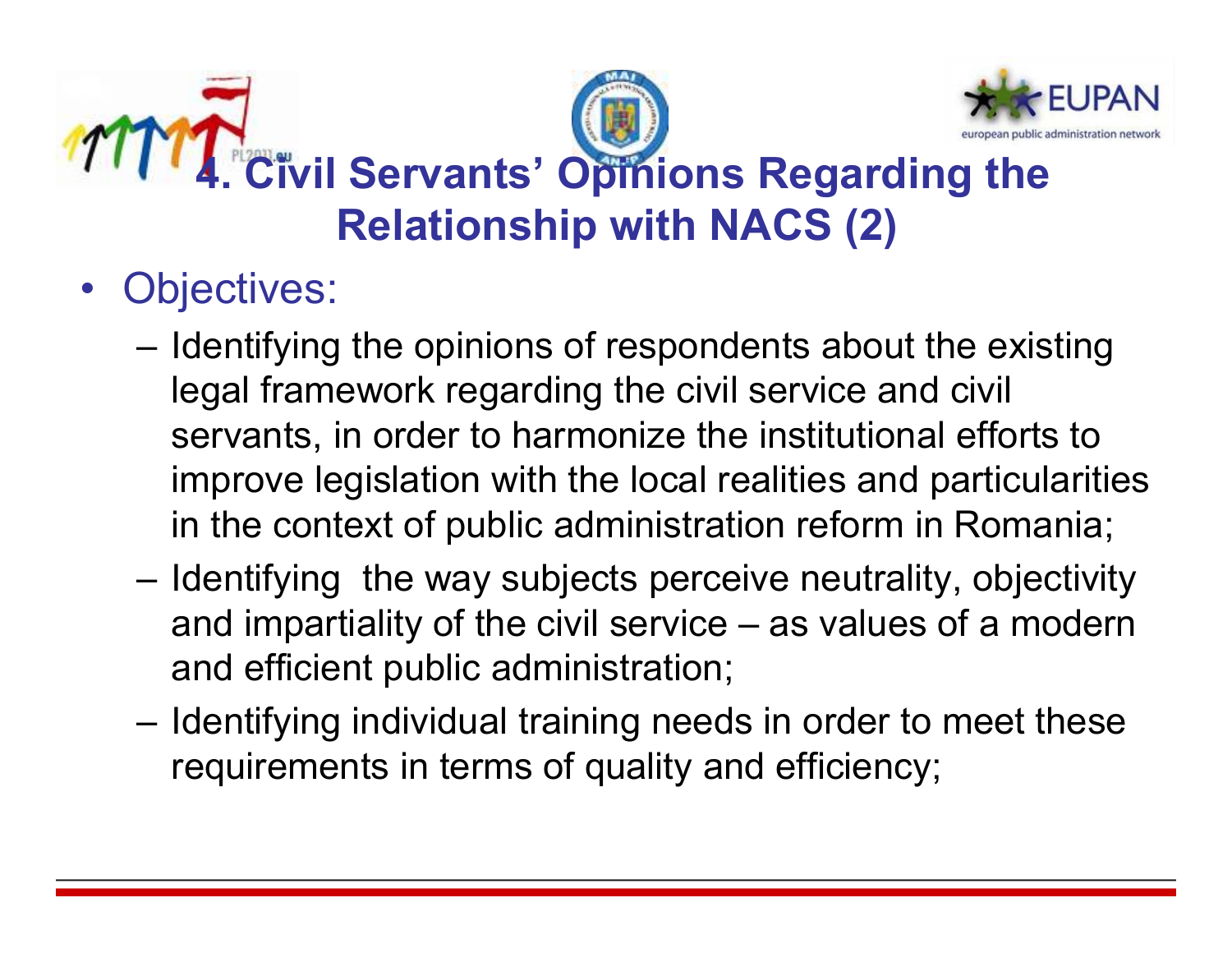

- Objectives:
	- –Collecting relevant opinions which describe the local organizational climate and the satisfaction degree of respondents regarding the "offer" of their institution (promotion, recognition, benefits, rewards, hierarchical relationship with their superior);
	- and the state of the Collecting relevant opinions describing the relationship<br>between the institutions represented and NACS (typels) between the institutions represented and NACS (typology and evaluation criteria, strengths, weaknesses, expectations, suggestions and observations to improve the activities of partner institutions).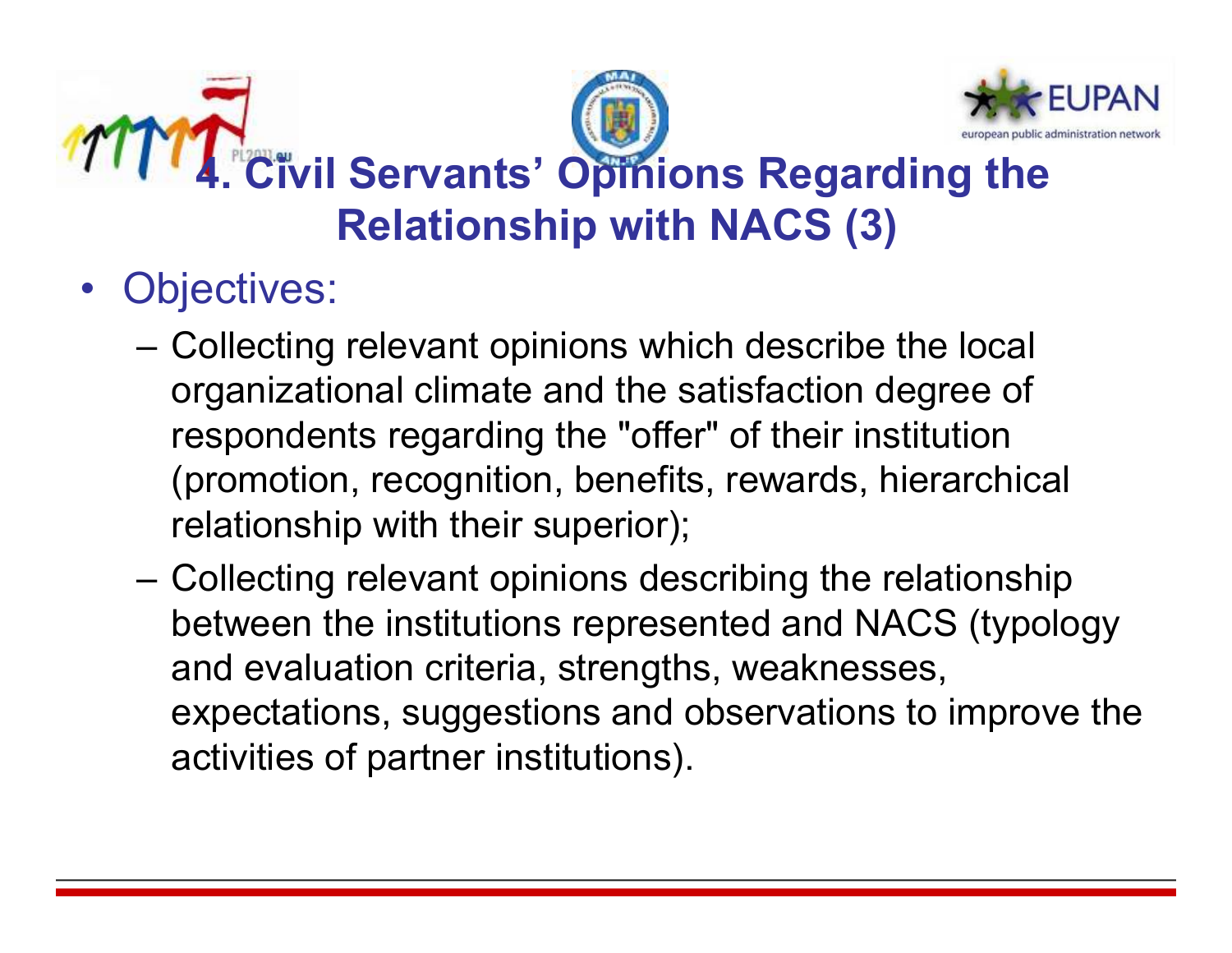





# **4. Civil Servants' Opinions Regarding the Relationship with NACS (4)**

- $\bullet$  Methodology:
	- – the study was based on a pre-tested standardized self administrated questionnaire
	- –the questionnaire had 83 questions, no socio-occupational and<br>demographic variables, of which 4 anex questions arganized int demographic variables, of which 4 open questions,organized into four sections:
		- 1. aspects of the existing legislative framework;
		- 2. colaboration with NACS;
		- 3. institutional environment;
		- 4. sociodemographic data.
	- – **<sup>262</sup>** questionnaires applied, **<sup>262</sup>** civil servants from local public institutions and authorities involved.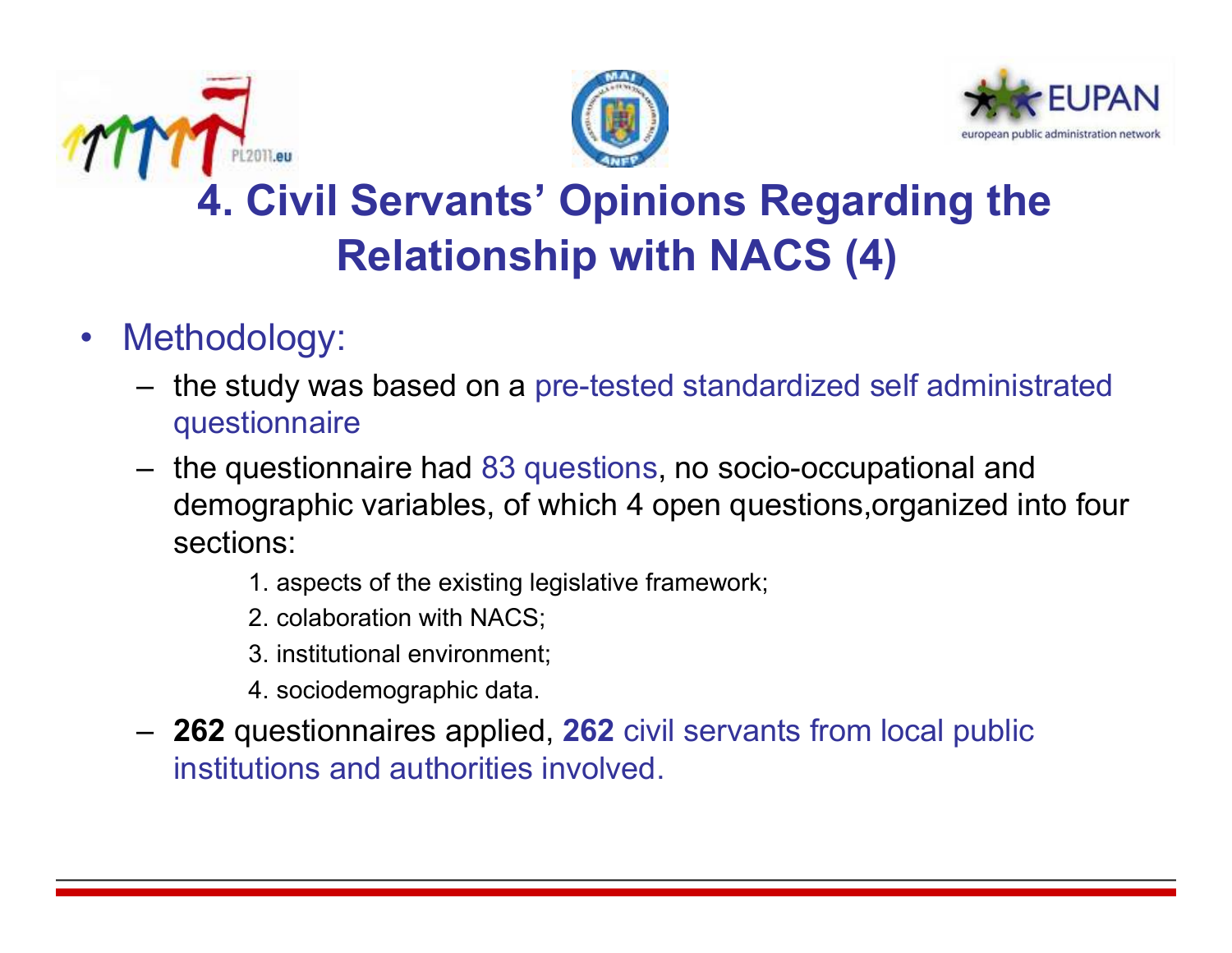





### **4. Civil Servants' Opinions Regarding the Relationship with NACS (5)**

#### •The subjects' profile:

- – 7 respondents from different developing regions, 16 counties (balanced proportion urban - rural);
- – predominantly female, almost 1/3 under 40 years,  $\frac{1}{2}$  - 40-54 years;
- – mostly higher education or postgraduate (balanced distribution of these levels of education);
- – junior civil servants (47.1%) and management (52.9%);
- – experienced staff, about 2/3 with more than 5 years experience in the civil service;
- – civil servants who have a relative culture of "stability" (62.9% of them have more than 10 years working in the institution).

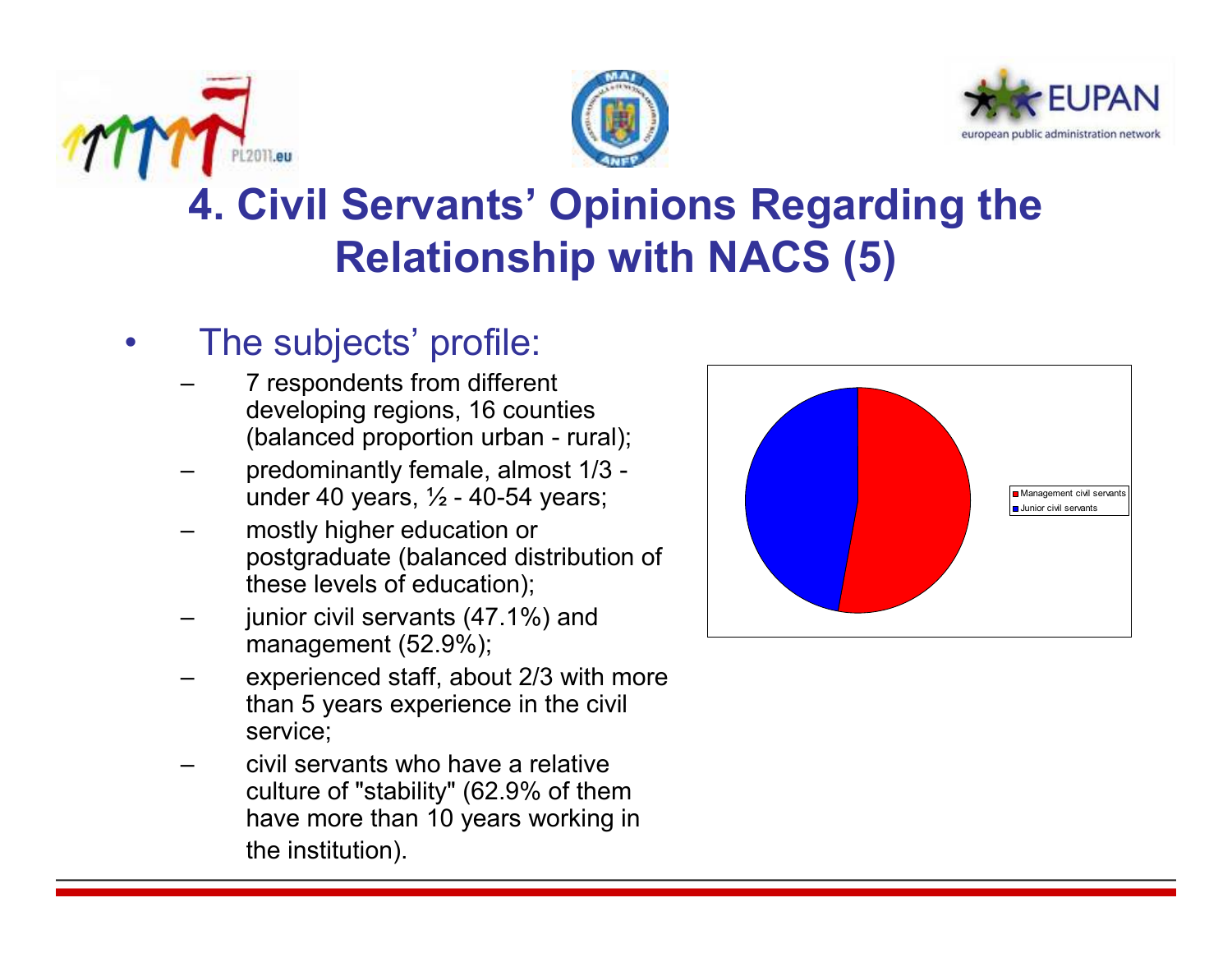





### **4. Civil Servants' Opinions Regarding the Relationship with NACS (6)**

#### **Results**

- **1. Regarding the current legislation in the civil service:**
	- • equal proportion of respondents are satisfied and not satisfied with the present legislation (polarization is balanced);
	- • the satisfaction degree – the current legislation is consistent and complete in a somewhat satisfactory extent;
	- • opposite opinion – the legislation is not presented in a synthetic version, that is not easy to understand and use.
	- $\bullet$  Working in the public administration system?
		- The first three reasons which may influence respondents' decision to start or to continue working in public administration are:
		- $\blacksquare$ Job stability;
		- The possibility of improvement;
		- Career oportunities.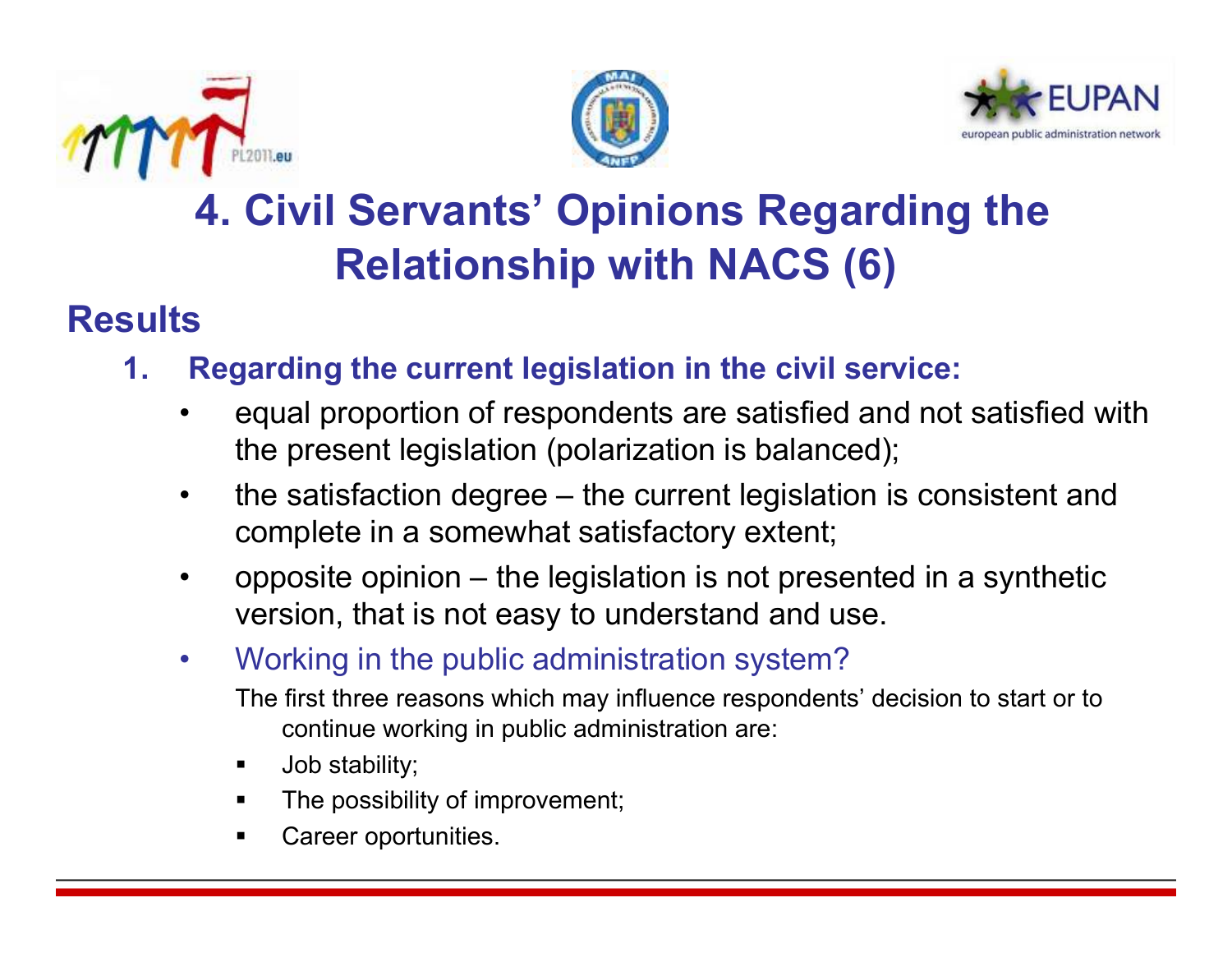





### **4. Civil Servants' Opinions Regarding the Relationship with NACS (7)**

#### **Regarding the current legislation in the civil service:**

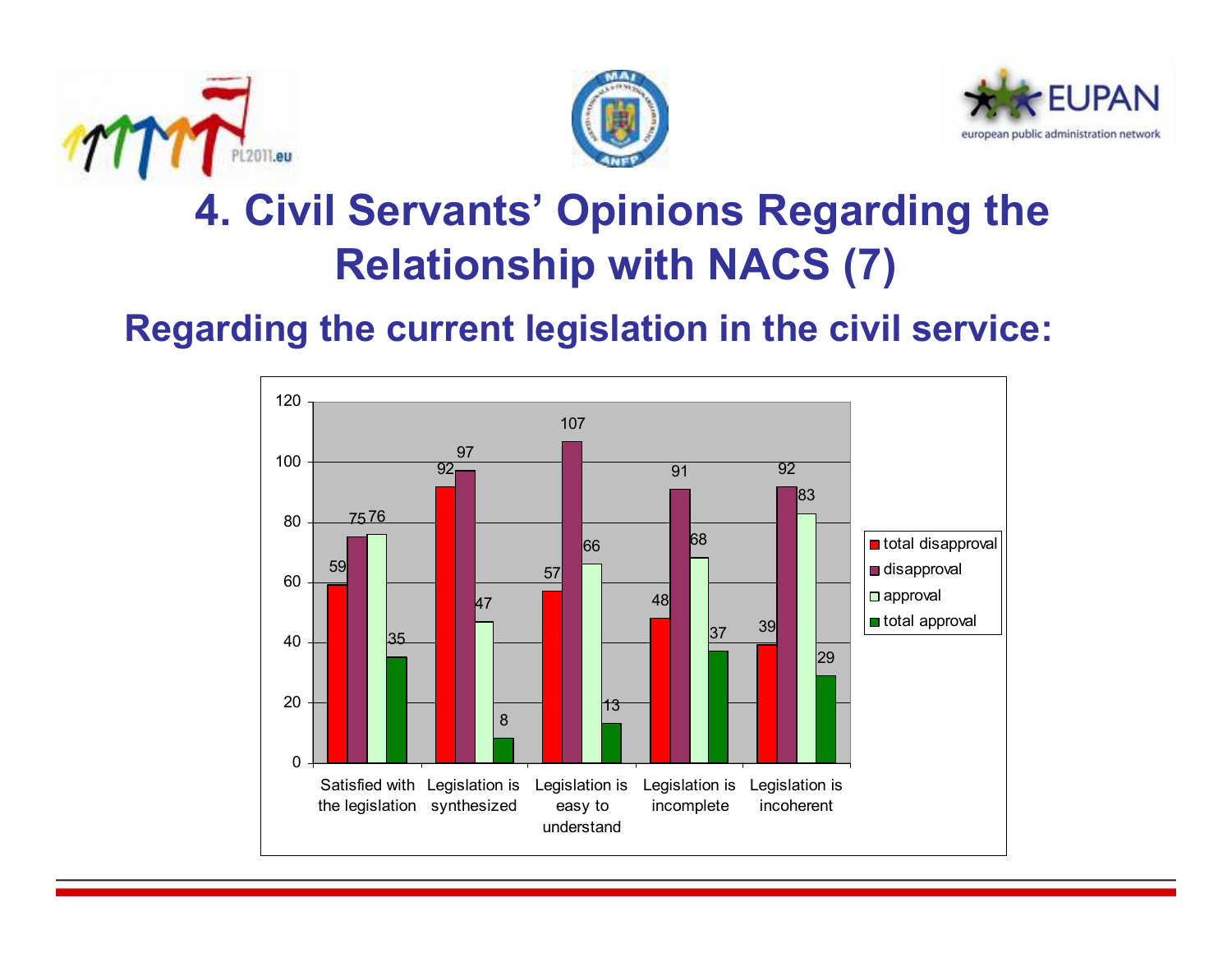

•





### **4. Civil Servants' Opinions Regarding the Relationship with NACS (8)**

#### **Results**

#### **2. Professional training**

- **For civil servants participating in this study, the most useful knowledge transfer/training sessions are:**
	- Specialized courses on professional fields law, economics, environment;
	- Meetings with colleagues, experiences exchange, case studies in clusters of activities, dissemination of good practices;
	- Commmunication, public relations, negotiation techniques, human resources;
	- Absorbing, promoting and managing European funds;
	- Courses in the EU legislation.
- • **Favorite themes of professional training**
	- legislation on civil servants remuneration system;
	- career development within the civil service;
	- rules of conduct for civil servants, their consequences and risks in not complying with them;
	- regime of incompatibilities and conflict of interests for civil servants.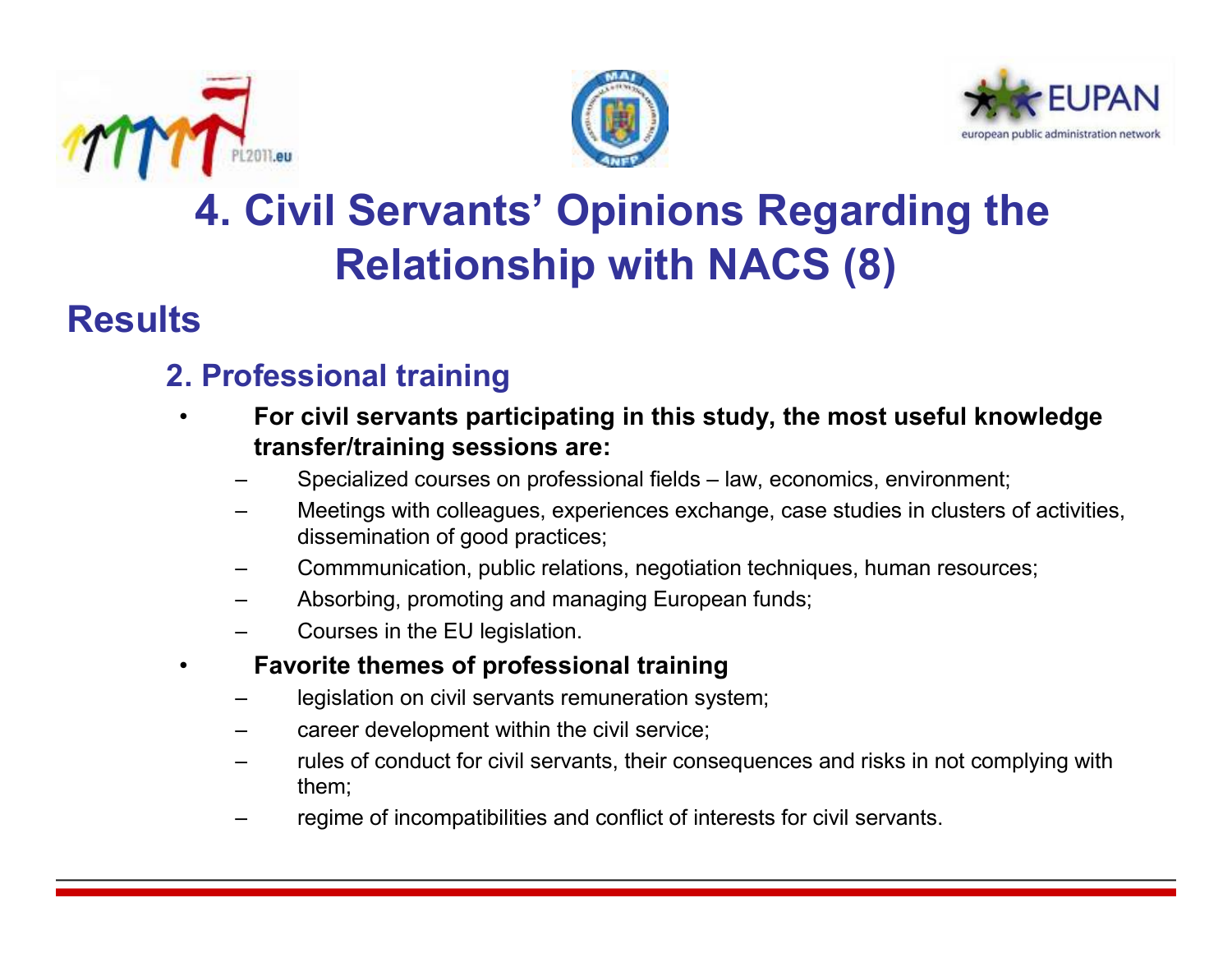





### **4. Civil Servants' Opinions Regarding the Relationship with NACS (9)**

#### **Results**

#### **3. Promotion, rewards, benefits**

- Generally, subjects disagreed with the fact that the promotion within their<br>institution depends on the will and interests of the measurement, while •institution depends on the will and interests of the management, while believing that in their institution they have a chance to be promoted in recognition of the work they perform;
- • these findings reflect the opinions of both management and junior personnel (distribution of opinions is symmetric);
- • But when it comes to frequency and dynamic promotion, respondents do not show neither agreement nor disagreement with the opinions according to which:
	- within the institution promotions are few and far between;
	- employees receive a promotion as fast as in other institutions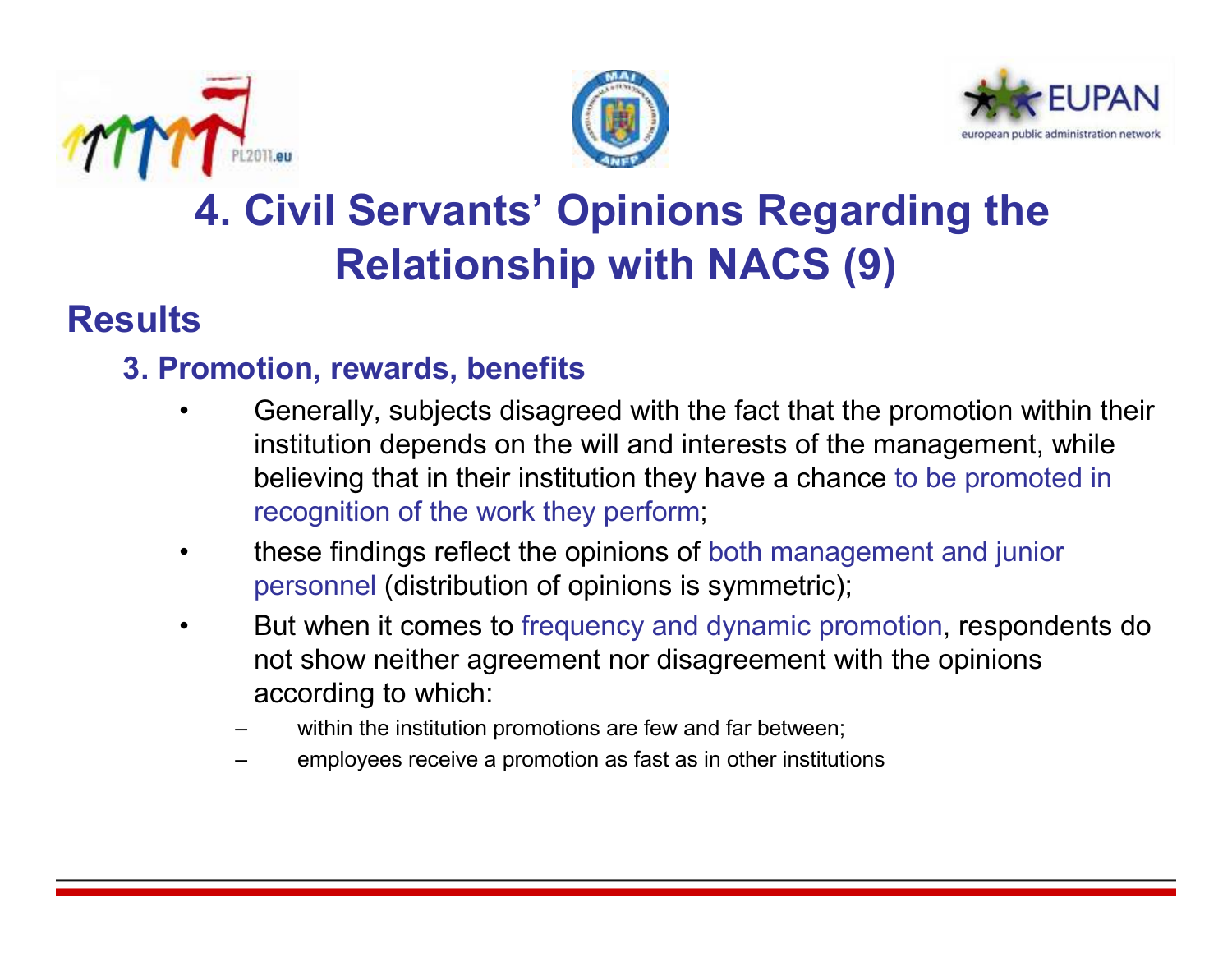





### **4. Civil Servants' Opinions Regarding the Relationship with NACS (10)**



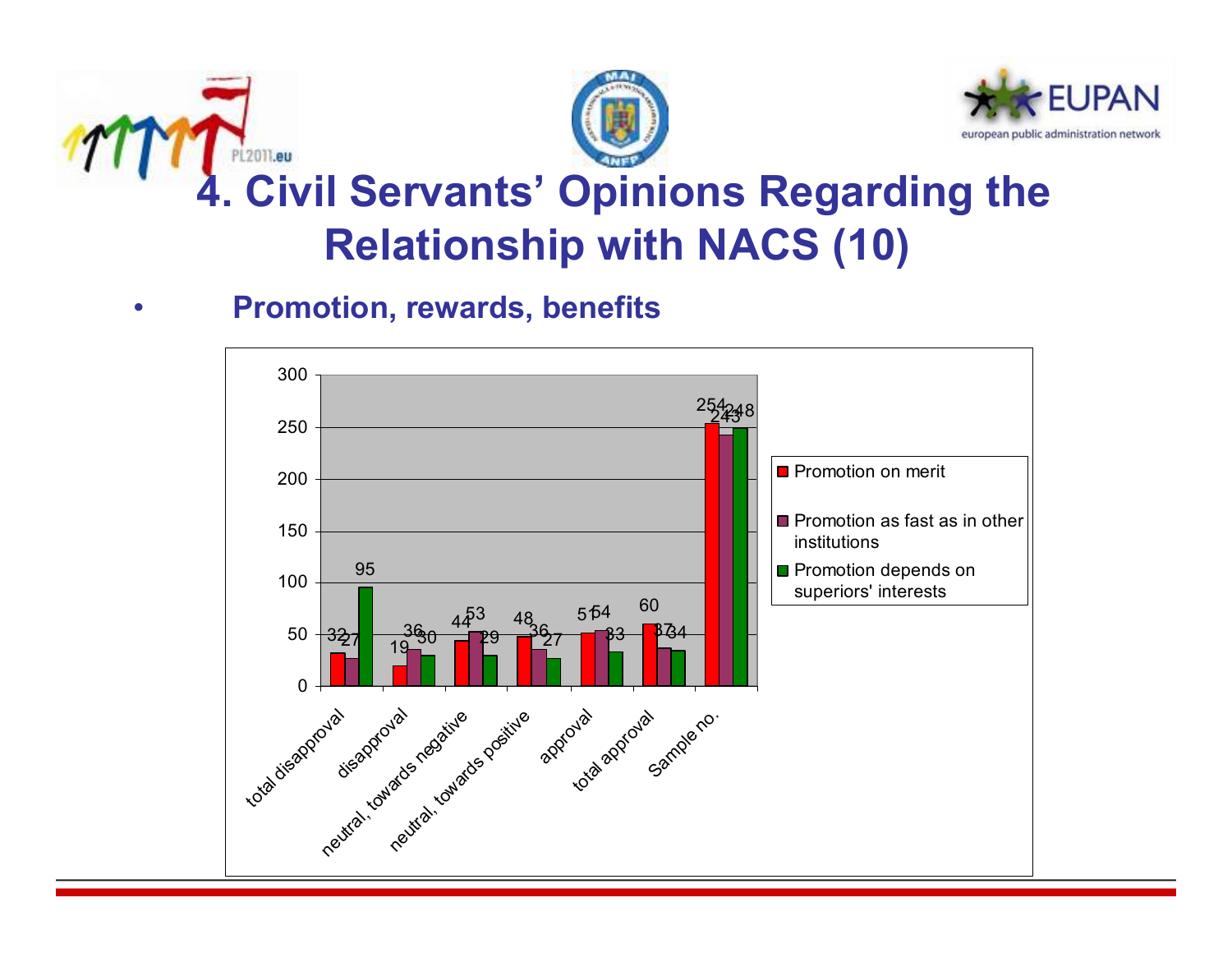

•





# **4. Civil Servants' Opinions Regarding the Relationship with NACS (11)**

#### **Results**

#### **4. Institutional environment**

- **Relationship with superior**
	- Respondents disagree with the following statements:
		- »*My superior is unfair towards me/not objective in assessing my activity and/or*
		- »*My superior is little interested about the feelings/problems of her/his people*.
	- Most subjects agree that:
		- »*My superior is competent/suitable for the job position they have;*
		- »*I have a good communication with my superior.*
- • **Perceptions regarding the division of benefits within the organization**
	- There is a dissatisfaction, respondents' opinion was focused on inequity (package of benefits offered by the institution) and a low valuation of the offer of benefits offered by the current job position
	- Although these two variables are interdependent, we can say that those who are relatively satisfied with the benefits are mostly management civil servants.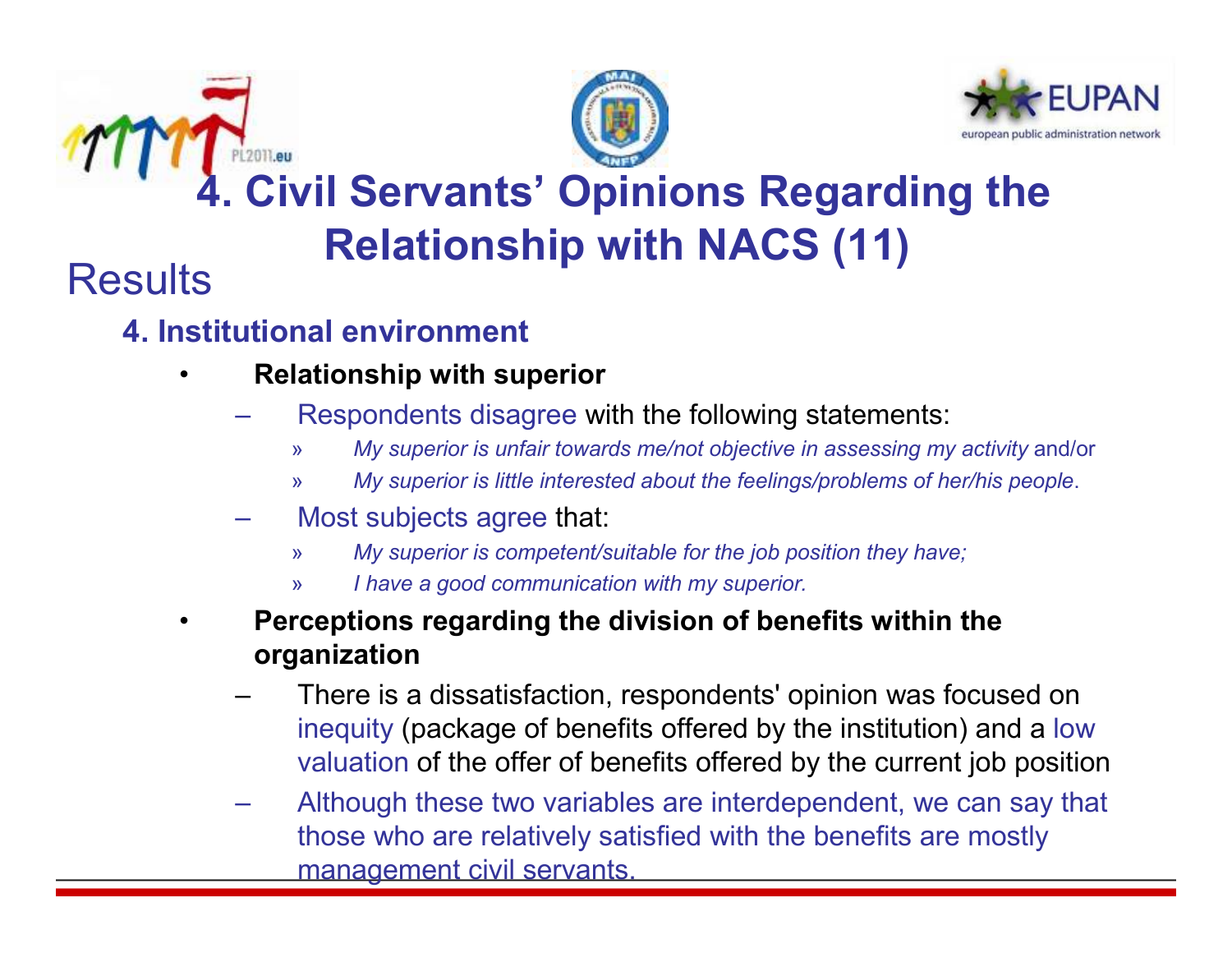





### **4. Civil Servants' Opinions Regarding the Relationship with NACS (12)**

#### **Results**

#### **5. The relationship with NACS**

- Participants in the studies described in positive terms the relationship between •NACS and the institutions they represent, all 12 statements that define this relationship being associated with an agreement "above average";
- • Perceptions on NACS
	- NACS is perceived as offering a real civil service management support;
	- However, the co-participation component in identifying and implementing solutions is mostly positive, but it can be improved;
	- NACS is an open and transparent institution
	- NACS communicates efficiently which is equally considered a measure and an expectation of respondents.
- • Most commonly used types of communication with NACS are:
	- Written comm (fax, e-mail) mentioned by 54.8% of participants who provided at least one<br>
	nonverti answer;
	- Virtual comm (e-mail, IT tools) mentioned by 36.3% of participants who provided at least one answer;
	- Verbal comm (telephone) mentioned by 31.3% of participants who provided at least one answer;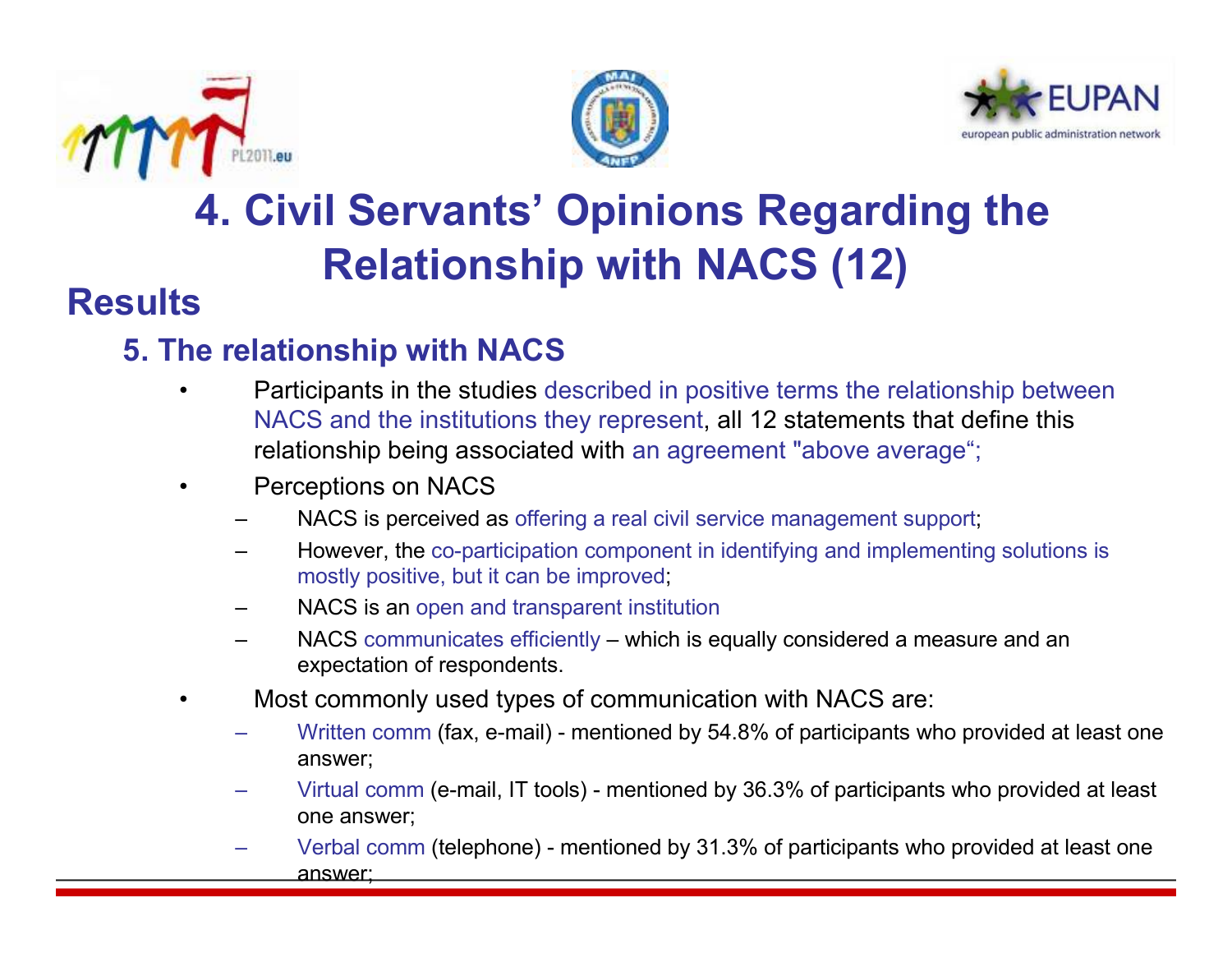





### **4. Civil Servants' Opinions Regarding the Relationship with NACS (13)**

#### •**The relationship with NACS**

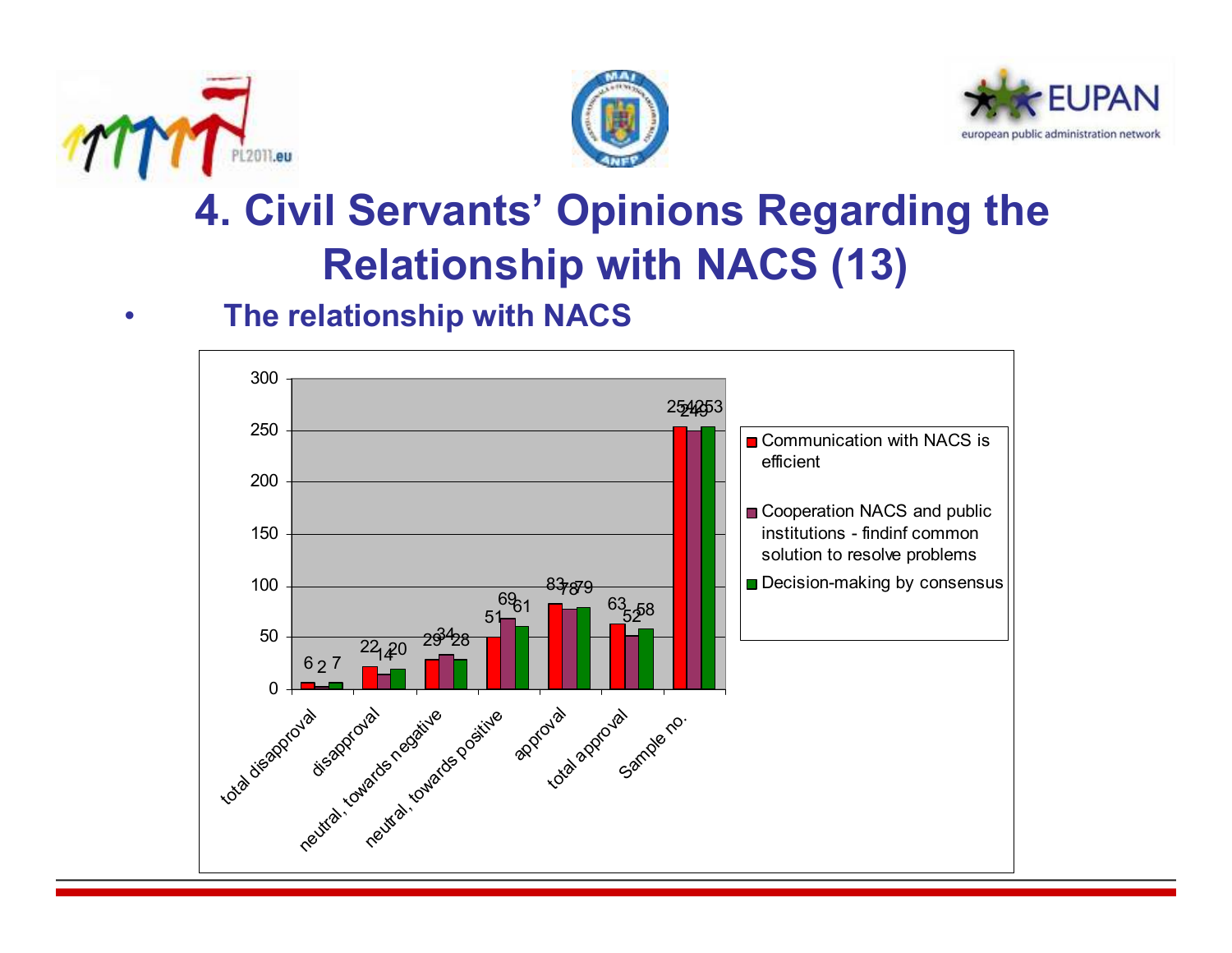





### **4. Civil Servants' Opinions Regarding the Relationship with NACS (14)**

#### **Results**

#### **5.The relationship with NACS - Strengths**

- • Most respondents agreed with NACS's promoted qualities: commitment, neutrality, loyalty, professionalism.
- • Moreover, ANFP is perceived as an institution which respects the values assumed institutionally, namely:
	- Transparency of the administrative act;
	- Honesty and integrity in exercising civil service duties;
	- Respect for the citizen and citizens' needs-oriented administration;
	- Professionalism and innovation in exercising civil service duties;
	- Quality of public services;
	- Impartiality and objectivity of civil servants in exercising their duties;
	- Compliance with ethical and professional conduct rules;
	- Flexibility, adaptability and dynamism;
	- Effective inter-institutional and intra-institutional communication.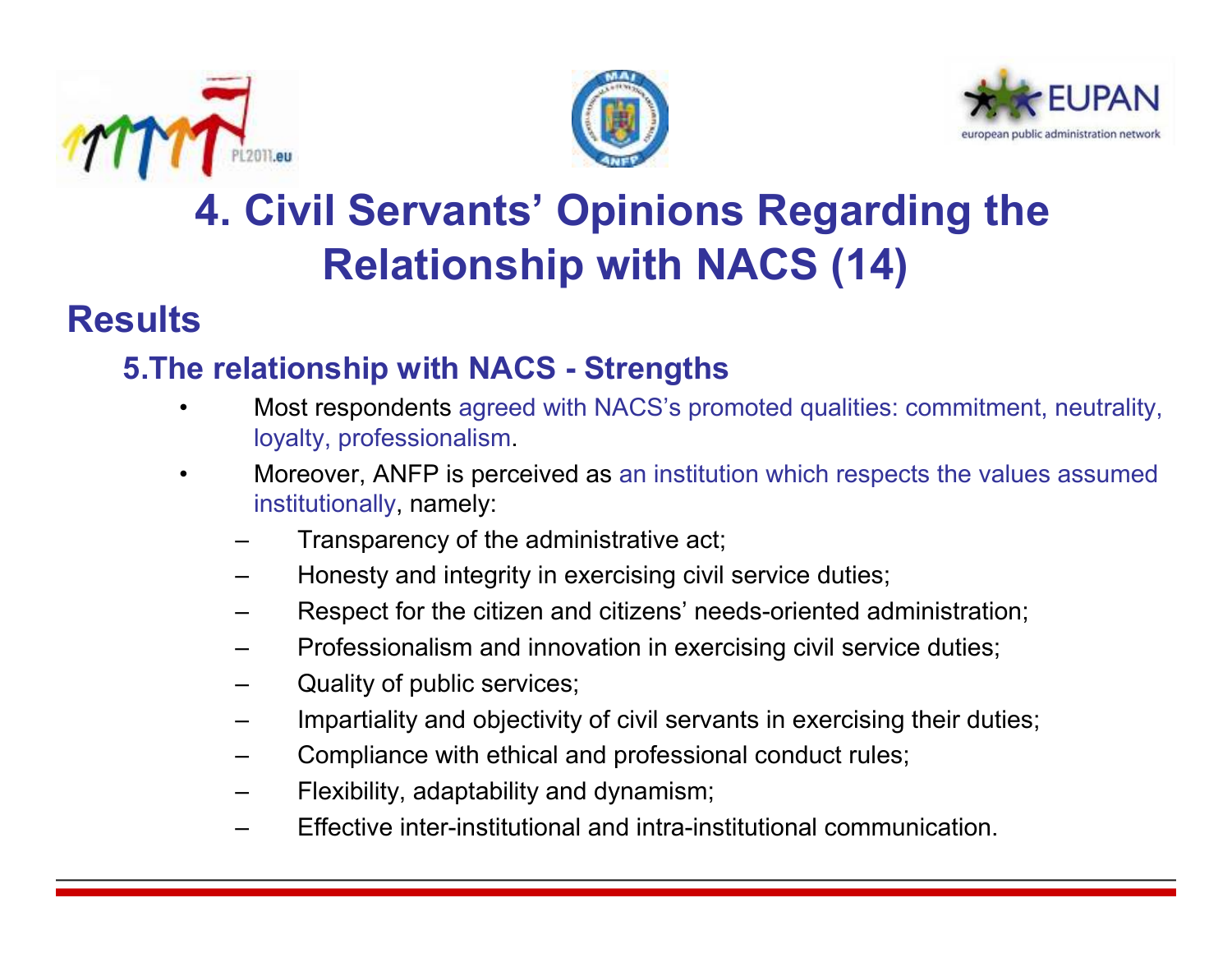





### **4. Civil Servants' Opinions Regarding the Relationship with NACS (15)**

**The relationship with NACS - Strengths**

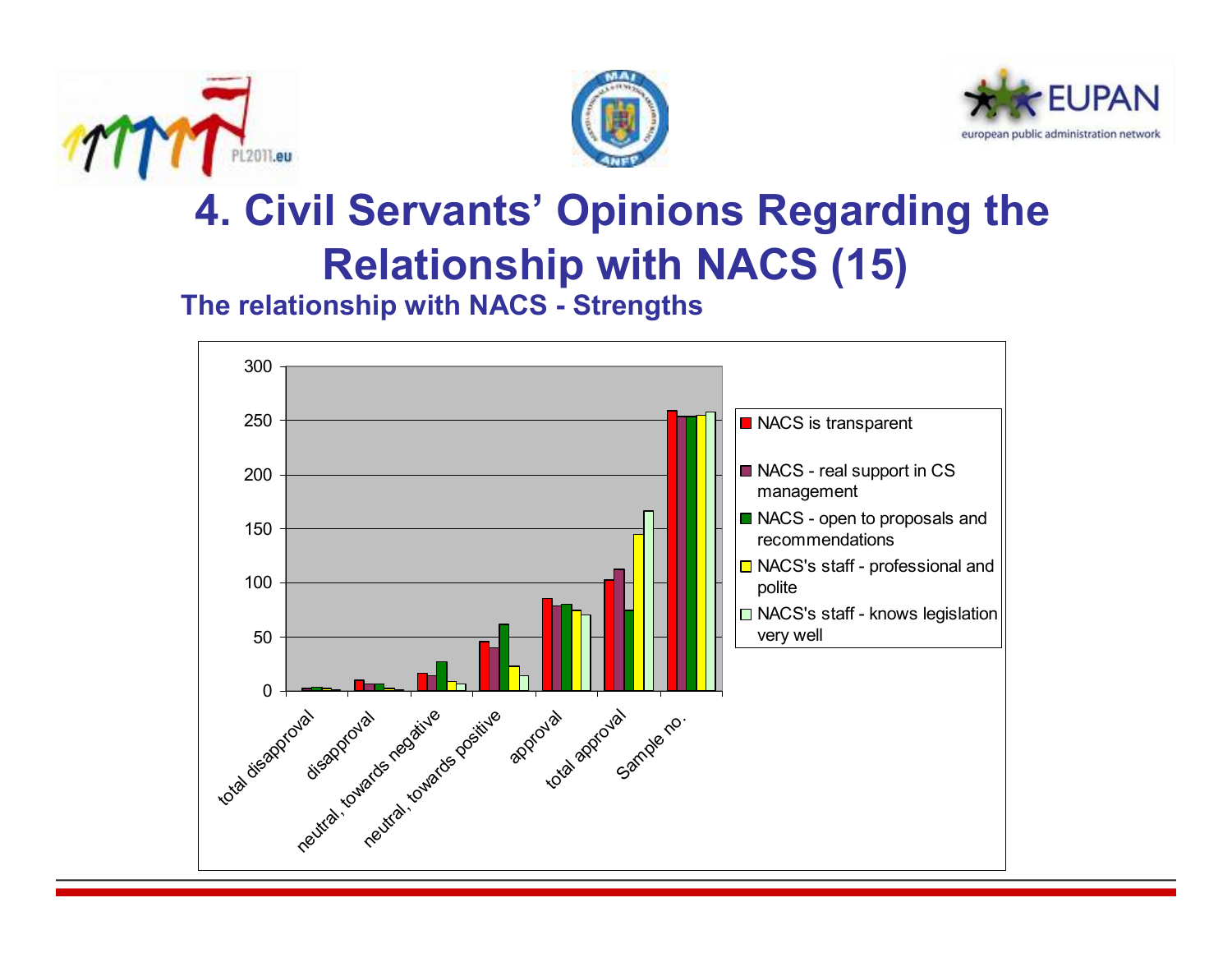





#### **4. Civil Servants' Opinions Regarding the Relationship with NACS (16)**

#### **Results**

### **5. The relationship with NACS – Weaknesses (1)**

- • Poor relationship with NACS representatives
	- difficulty in contacting them;
	- not enough NACS personnel/work overload;
	- lack of knowledge of which civil servant in NACS coordinates the relationship with a certain local public entity.
- • Poor communication with NACS:
	- poor communication between institutions;
	- long distance between NACS and certain institutions;
	- poor verbal communication.
- • Lack of appropriate logistic/technical support to streamline the relationship between institutions and NACS:
	- transmission of standard forms can not be done in time, due to technical issues;
	- hardly obtain telephone contact;
	- faxed documents hardly reach destination;
	- incompatibility of IT systems and tools;
	- delay of written correspondence.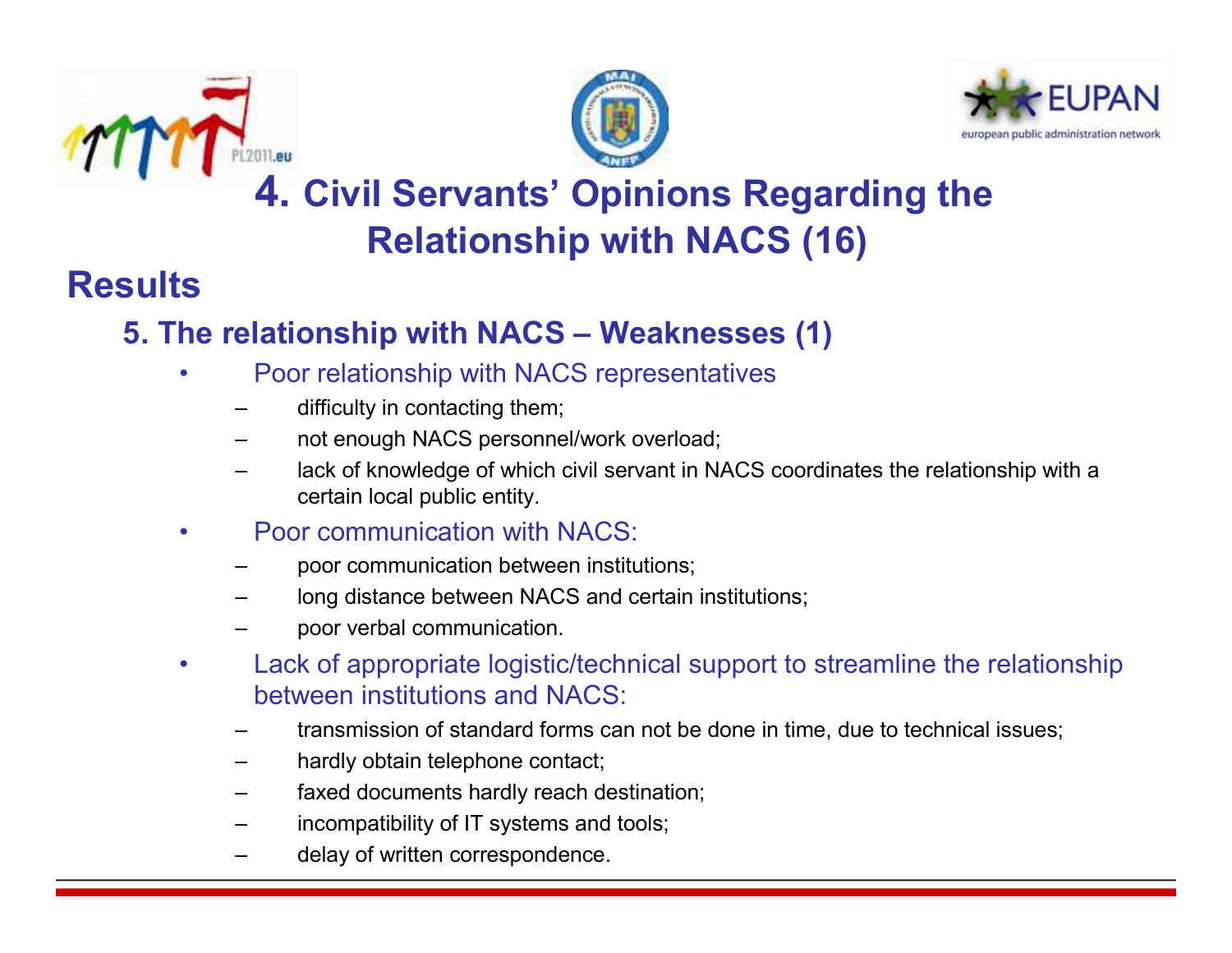





# **4. Figure 20. Comparist Servants' Opinions Regarding the Relationship with NACS (17)**

**Results** 

#### **5. The relationship with NACS – Weaknesses (2)**

NACS's low administrative capacity prevents NACS to effectively manage and meet the demands of NACS's low administrative capacity prevents NACS to effectively manage and meet the demands of institutional partners - with reference to:

- Legislation:
	- »legislation should be developed for the proper functioning of local institutions,
	- »implementation of legislative changes in advance of their application,
	- »because of objectionable legislation - pending issues,
	- »unresolveed problems regarding promotion due to ambiguities in the legislation;
- Information and collaboration:
	- »more timely information on legislative changes,
	- »very rare meetings between NACS's and local institutions' representatives,
	- »low presence in the field – local institutions;
- Management:
	- »organization,
	- »work methods,
	- »consulting institutions in developing normative acts.
- Providing solutions:
	- »practical solutions to the demands on law enforcement;
	- »bureaucracy.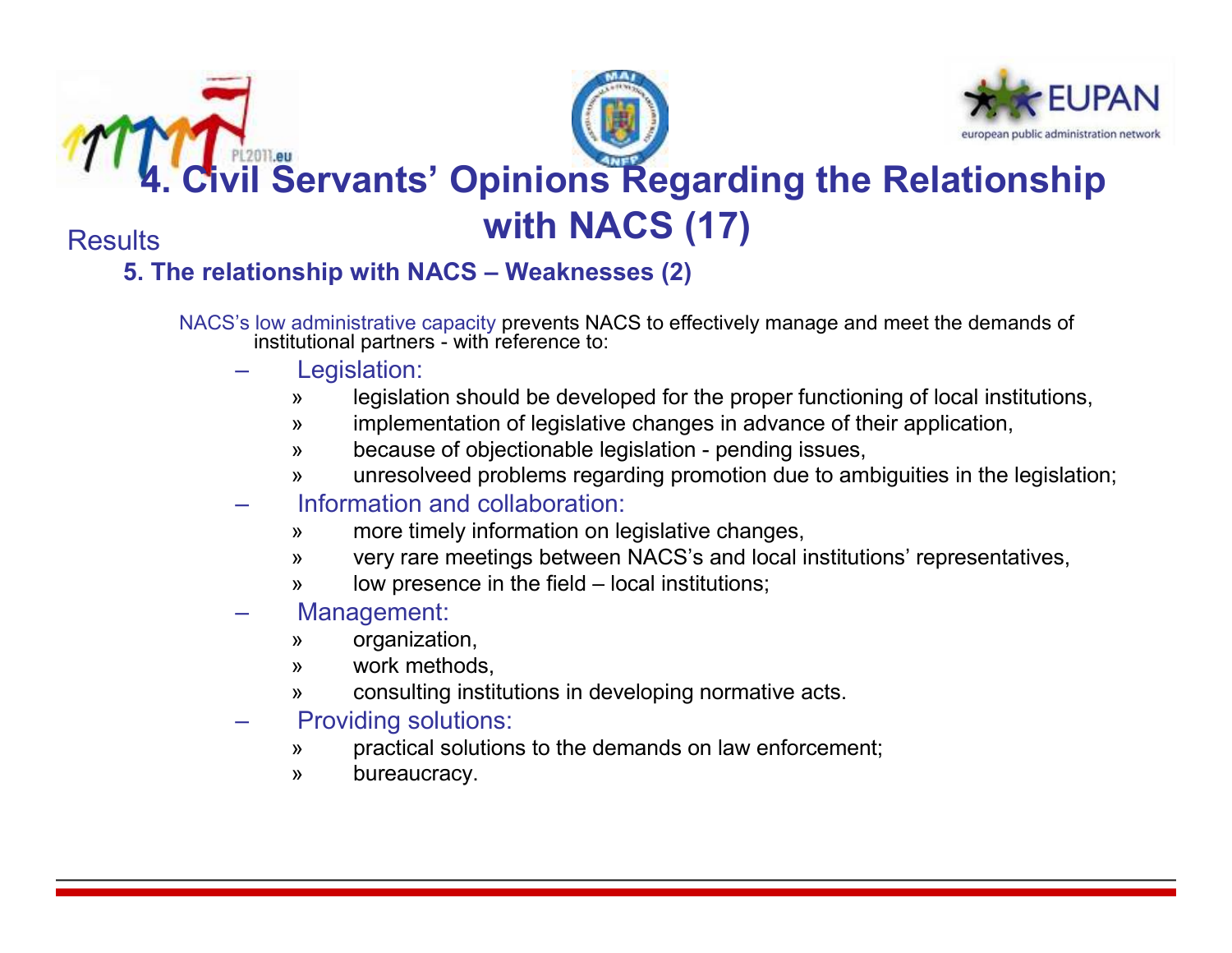

#### **Results**

#### **5. The relationship with NACS – Expectations and Proposals**

- • Expectations respondents have from NACS are relevant in the context of a "triangular" regrouping of major/defining interdependent expectations:
	- competence (professionalism, consultance, mentoring);
	- assumed values (commitment, support, neutrality, transparency, legality);
	- efficient collaboration (communication, promptness in common actions).
- • A separate section linked to expectations was the need to organize frequent professional training events/specialized training/exchange of experiences, knowledge, practices (about 10% of participants saying that this is needed).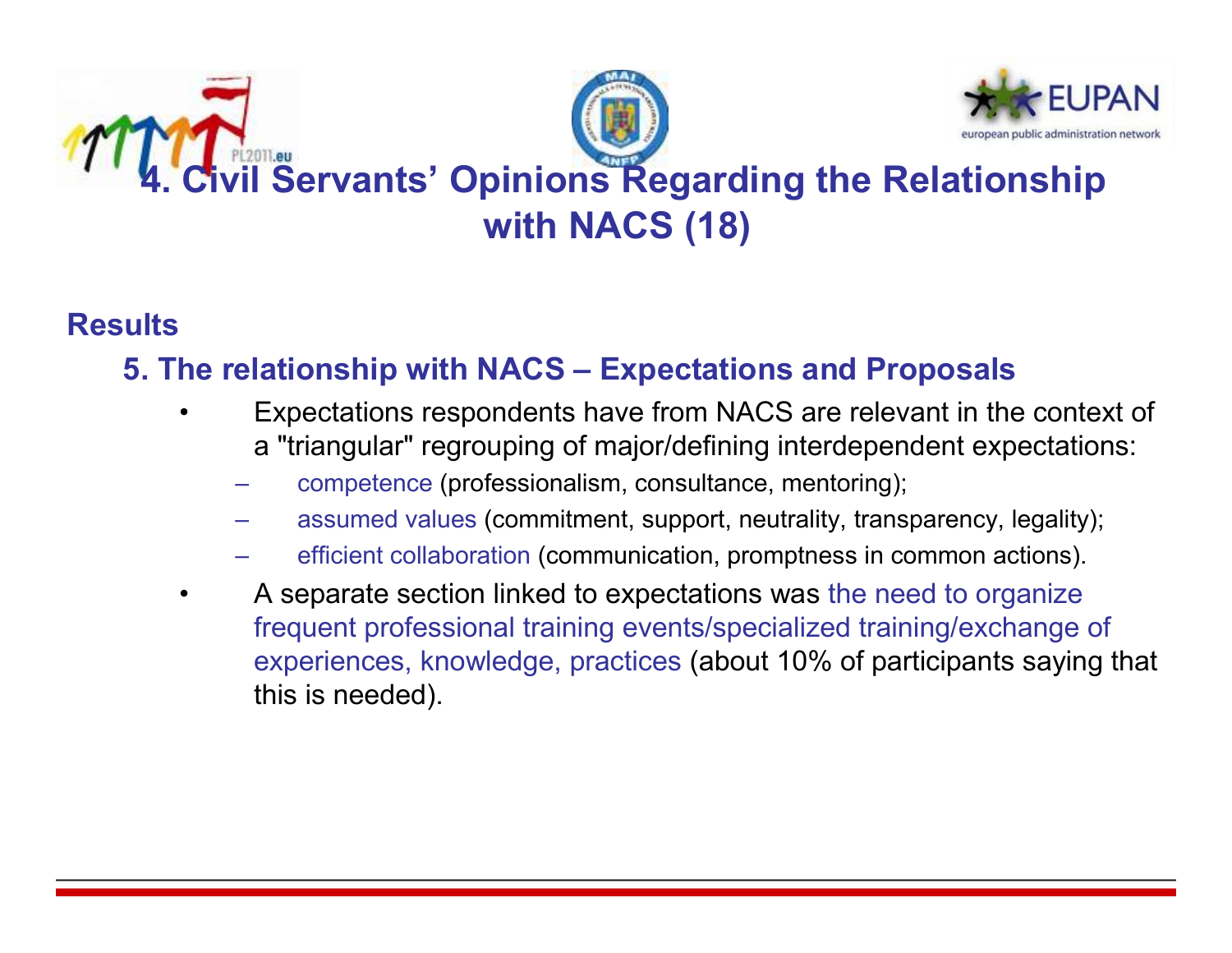





### **Recommendations (1)**

# Internal Communication

- For improving intra and interdepartmental<br>communication it is recommendable that the •communication it is recommendable that the personnel of NACS participate to a series of trainings on communication;
- •It is recommendable that operative meetings last 15 minutes – brainstorming or briefing sessions;<br>=
- The circuit optimization requires the implementation<br>ef a set of rules and standardized precedures to of a set of rules and standardized procedures to support/strengthen the technical-functional management activity from the perspective of redistribution and solving of tasks according to specific competences and responsibilities.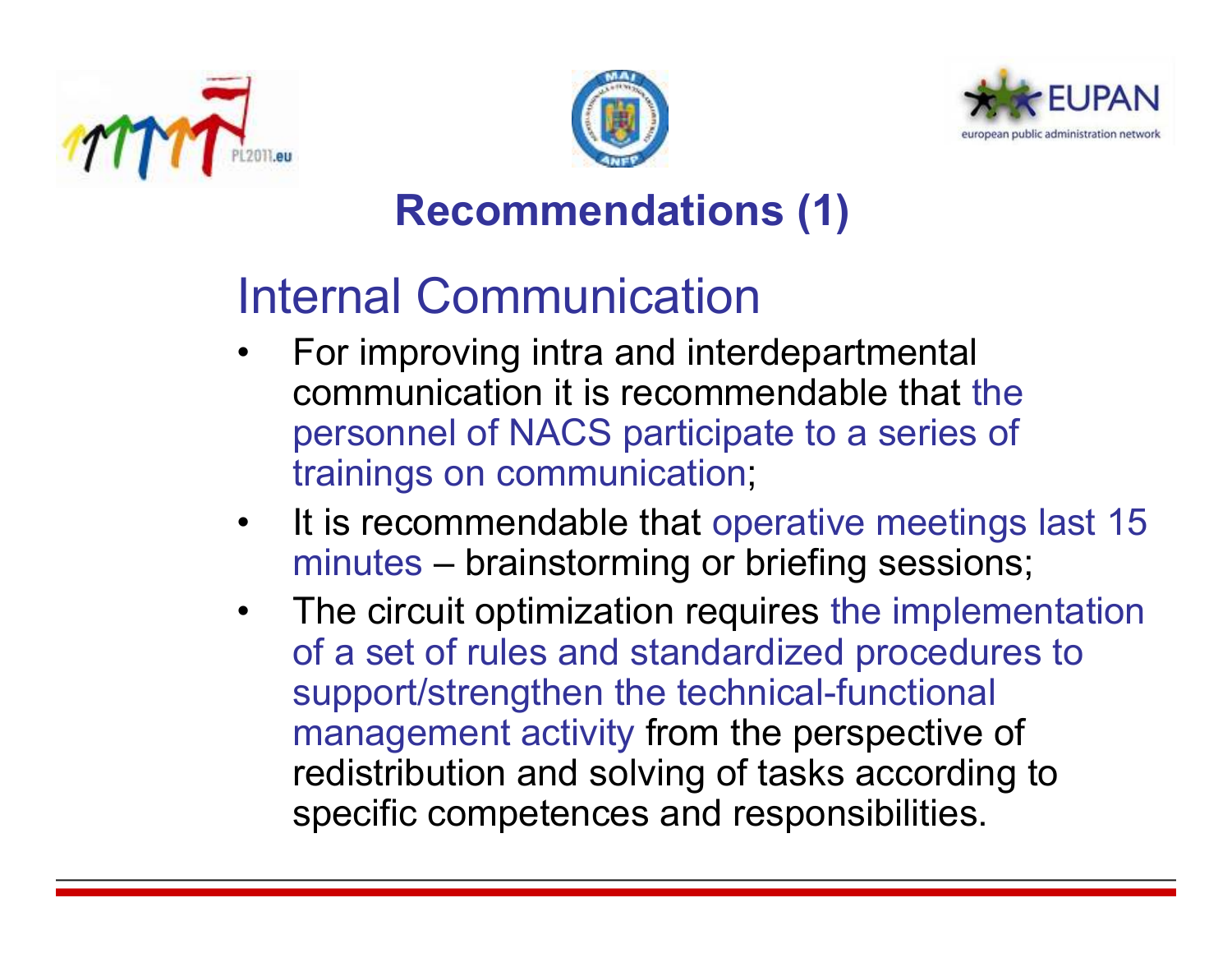





#### **Recommendations (2)**

#### **External Study**

- • Developing, implementing and improving the procedures for improving the reception of electronic forms regarding the civil servants database (including providing feedback regarding the confirmation of receipt of e-mails);
- • Implementing a system dedicated to regularly/contextually inform citizens whenever a draft law relevant to institutional actors from the central and local administration was elaborated in order to foster public consultations and citizens active involvement in drafting legislation
- • Ensuring the transmission of contact data of NACS's personnel directly involved in managing relationships with local public institutions and authorities in order to optimize the institutional communication management in terms of functioning;
- • Improving the training management by focusing on the regional seminars' development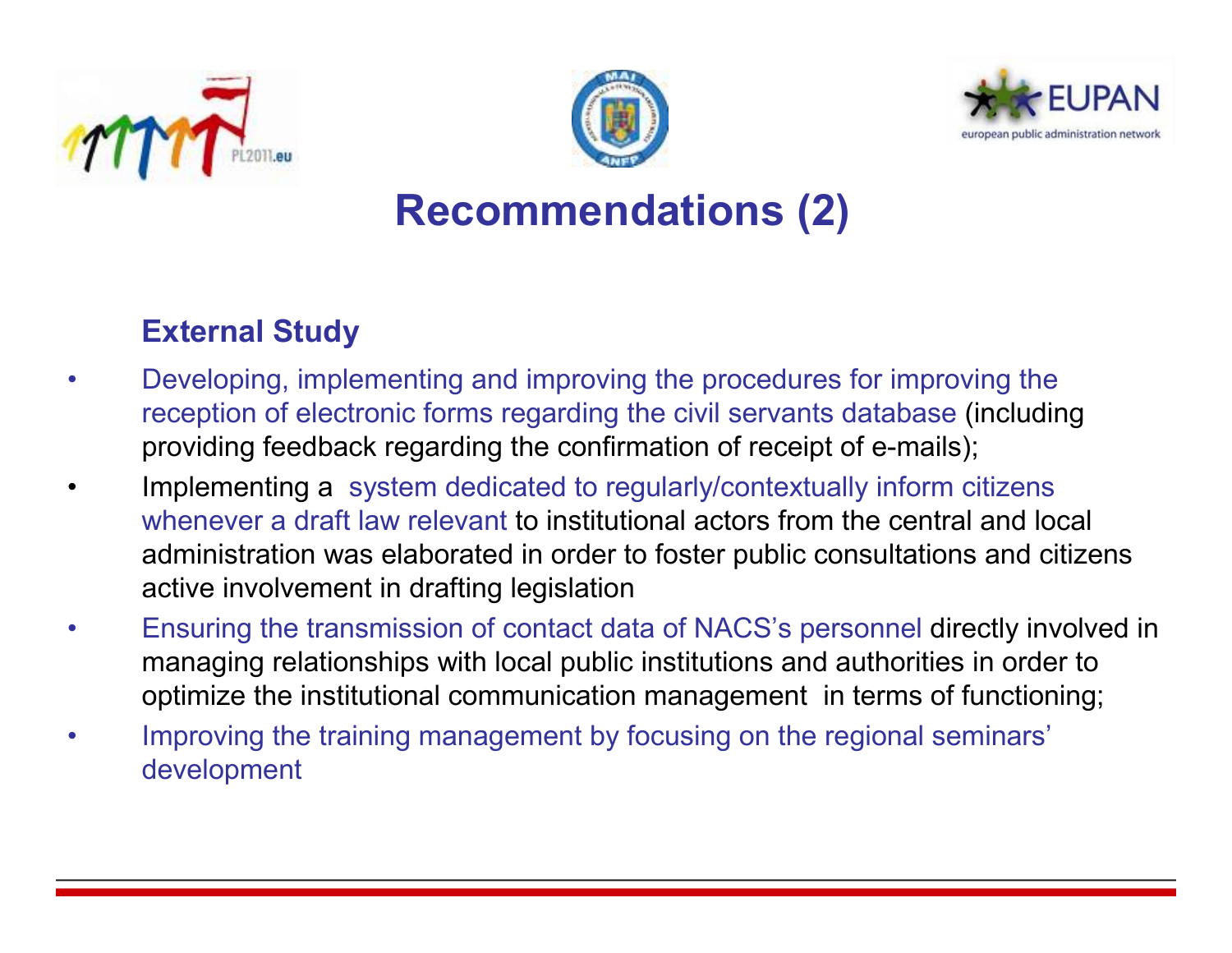





#### **Recommendations (2)**

#### **External Study**

- • Developing a partnership with relevant faculties/universities in order to develop and accredit a master of public service management (duration of 1.5 years);
- • Establishing internal procedures for different types of endorsements offered by NACS in order to reduce the response time to requests received;
- • Organizing seminars on different topics, exclusively dedicated to local public administration and decentralized services;
- • Developing a guide of cases in the field of civil service law and human resource management by involving local institutions, universities, volunteers/civil society etc.